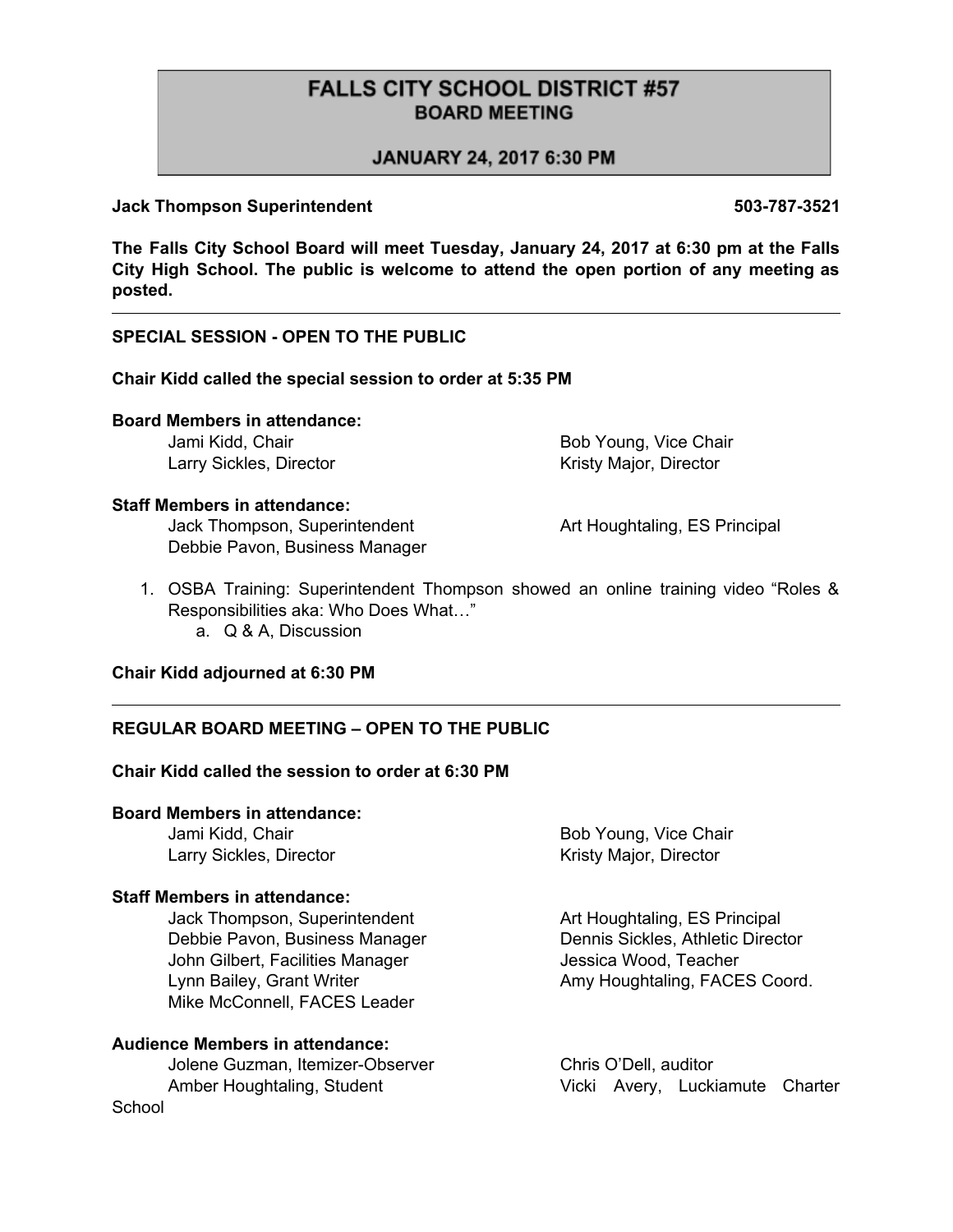Jim Gardner, Luckiamute Charter School Matt Beasley, Luckiamute Charter

#### School

Fred Weisensee, Luckiamute Charter School

Flag Salute was given

- Superintendent Thompson shared that it was School Board Recognition Month and handed out a Proclamation from Kate Brown, Governor of the State of Oregon.
- Chris O'Dell gave a report on the 2015-16 audit
- Members of the Luckiamute Valley Charter School Board of Directors would like to participate in a Sports Co-op with Falls City School District. Luckiamute is a K-8 school so would only be combining middle school students. They shared that they are willing to split the cost of coaches, equipment and bussing. There's a possibility of LVCS building a sports facility. They will send invitations to FCSD when they have a meeting regarding the facility.
- Mike McConnell addressed the board requesting a class during the first trimester of 2017-18 to get FCSD on the National Historic Registry. A possible grant for a professional historian to assist a licensed teacher, to gather information, take pictures and videos. There was a discussion around needing clarity on if we get on the historic register, would we be able to upgrade the buildings as needed for classroom space and energy efficiency. Mr. McConnell will be gathering more information and getting it to the administration.

#### **REPORTS**

- Superintendent / HS Principal: Superintendent Thompson shared that the weather has made for several late start days and closures. Make up days have been added to the calendar: Conference Days Jan. 27 and Feb. 3. School Days March 3, April 7 and April 21. All are Fridays so the school year has not been lengthened. Superintendent Thompson mentioned the fire sprinkler system in the gym needs to be repaired or replaced to today's standards at a cost of \$4,000 - \$12,000. Superintendent Thompson noted that three board director positions end their term this year. Superintendent Thompson also shared that we have more students enrolled. Superintendent Thompson handed out his resignation, effective June 30, 2017.
- ES Principal: Mr. Houghtaling wanted to mention the staff has been encouraging students to have 90% or better attendance with prizes.
- Business Manager: Ms. Pavon mentioned that Mr. Staehely printed the budget report due to my absences from being sick. There was a discussion regarding the bottom line and the available budget going forward this year. Vice Chair Young is looking for money to spend on building out the covered play area at the elementary school into a usable indoor gym space.
- Library Director: Mr. Rommel was not in attendance but a report was given.
- Facilities Manager: Mr. Gilbert shared his report noting the lead testing is just about completed.
- Athletic Director: Mr. Sickles referred to his written report, noting the ongoing discussion around the Kings Valley Co-op.
- FACES Grant Coordinator: Lynn Bailey addressed the board with information regarding the annual Roller Coaster Physics field trip. She and Amy Houghtaling are wanting to go big and raise money for a trip in a different location. More information will be shared at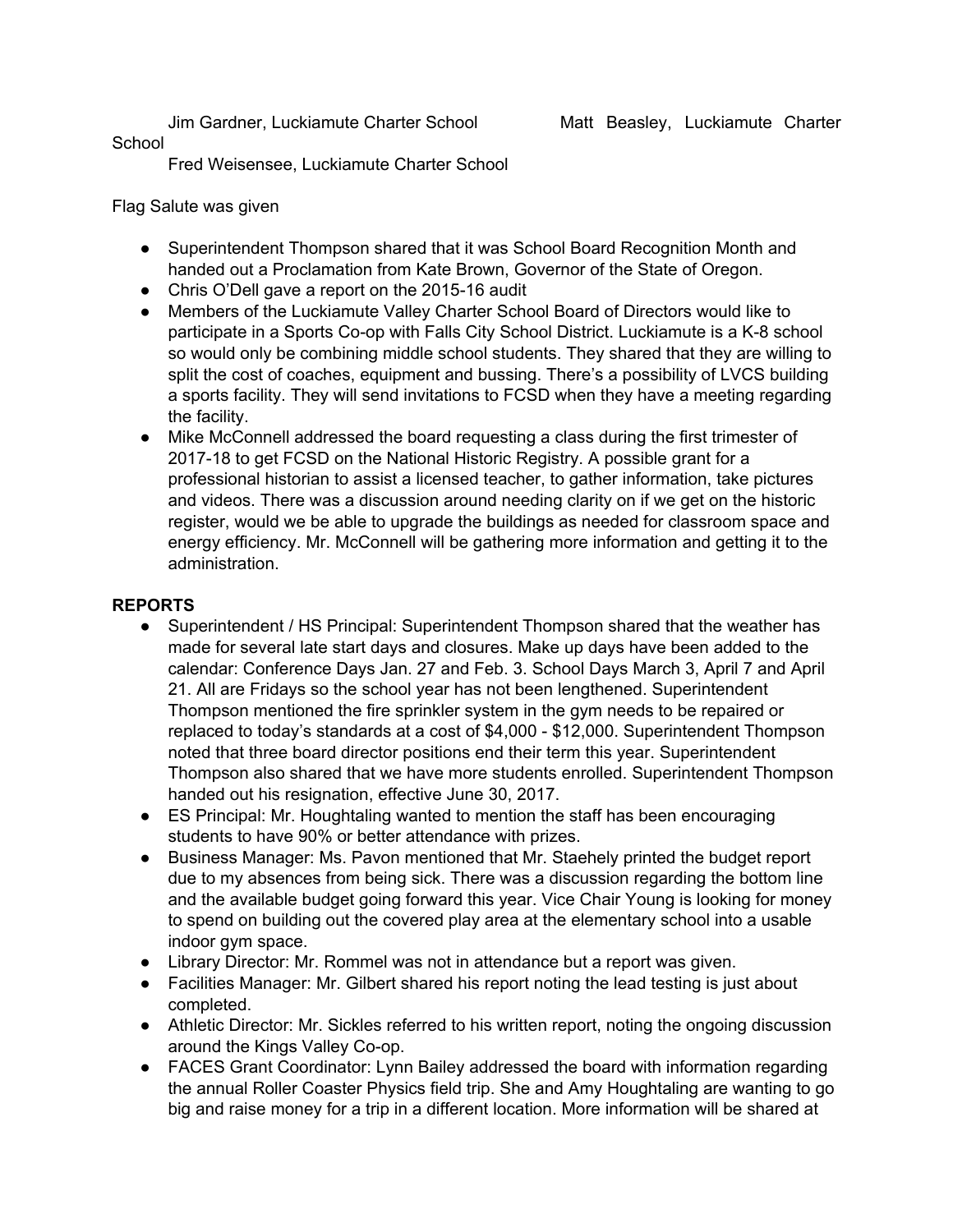the February Board Meeting. Mrs. Bailey and Mrs. Houghtaling also shared that on Feb. 10, there will be a Program Sustainability work session at the elementary school from 1 – 4 pm if anyone was interested in attending.

● Falls City Teachers Association: No report given.

# **INFORMATION & DISCUSSION**

- 1. Strategic Goals for 2016-17.
- 2. Review of Policies (DJ; DJA; DJF; DK) Certificate of Occupancy: Superintendent Thompson shared the Commercial Certificate of Occupancy for the Bleacher Pad and the last paragraph stating "Alteration, additions, or changes in the use of the building or structure…void this certificate." Discussion around the policies and proper procedures is a must. Superintendent Thompson and Ms. Pavon shared their concerns of an invoice from Robert Young Construction not following policy and what steps needed to be taken to allow a check to be cut. Chair Kidd tabled this discussion until the next board meeting in February.
- 3. OSBA Conference: Superintendent Thompson shared information regarding the next conference being held in Denver.
- 4. Board & Administrator Publication: Superintendent Thompson shared the publication and encouraged the board to read it.
- 5. Luckiamute Valley Charter School Board: Discussion at beginning of meeting.
- 6. Class Action Lawsuit Notice: Superintendent Thompson mentioned a lawsuit that we are named in regarding timber revenue.
- 7. Elementary Gym Schedule Work Session: Scheduled for Jan. 26, 5:30 pm at the High **School**
- 8. District Staffing Schedule Executive Session (ORS 192.660(2)(a)): Scheduled for Jan. 26, 5:00 pm at the High School
- 9. RFP Transportation: Discussion regarding transportation and the timeline for the RFP. Vice Chair Young wants to look over the RFP in more detail and would like to discuss this at the next meeting. Chair Kidd tabled this agenda item for the February Board Meeting.
- 10. Kings Valley Co-op: Mr. Sickles shared an email he received from Peter Weber from OSAA. There will be an OSAA Board Meeting on Monday, Feb. 13 and FCSD has been added to the agenda, requesting to play down (1A) for one more year. Mr. Sickles will invite Jamon Ellingson from Kings Valley. People who are attending: Vice Chair Young, Superintendent Thompson, Dennis Sickles, Director Sickles.
- 11. Make up days: Conference Days: Jan. 27 & Feb 23; School Days: March 3, April 7 & 21
- 12. Board Director Seats: Superintendent Thompson mentioned there are three director positions opening on July 1 and elections will be held in May. A packet of information regarding board elections, term of office, oath of school board director, Polk County election dates, code of conduct, principles for board members and a Guide for Board Candidates, including and Polk County election filing application.
- 13. Budget Committee Member Openings: Superintendent Thompson shared the Adopted Budget Calendar and mentioned that there are open seats on the Budget Committee.
- 14. Kings Valley Boundary Proposal: Discussion around the map provided.

#### **ACTION ITEMS**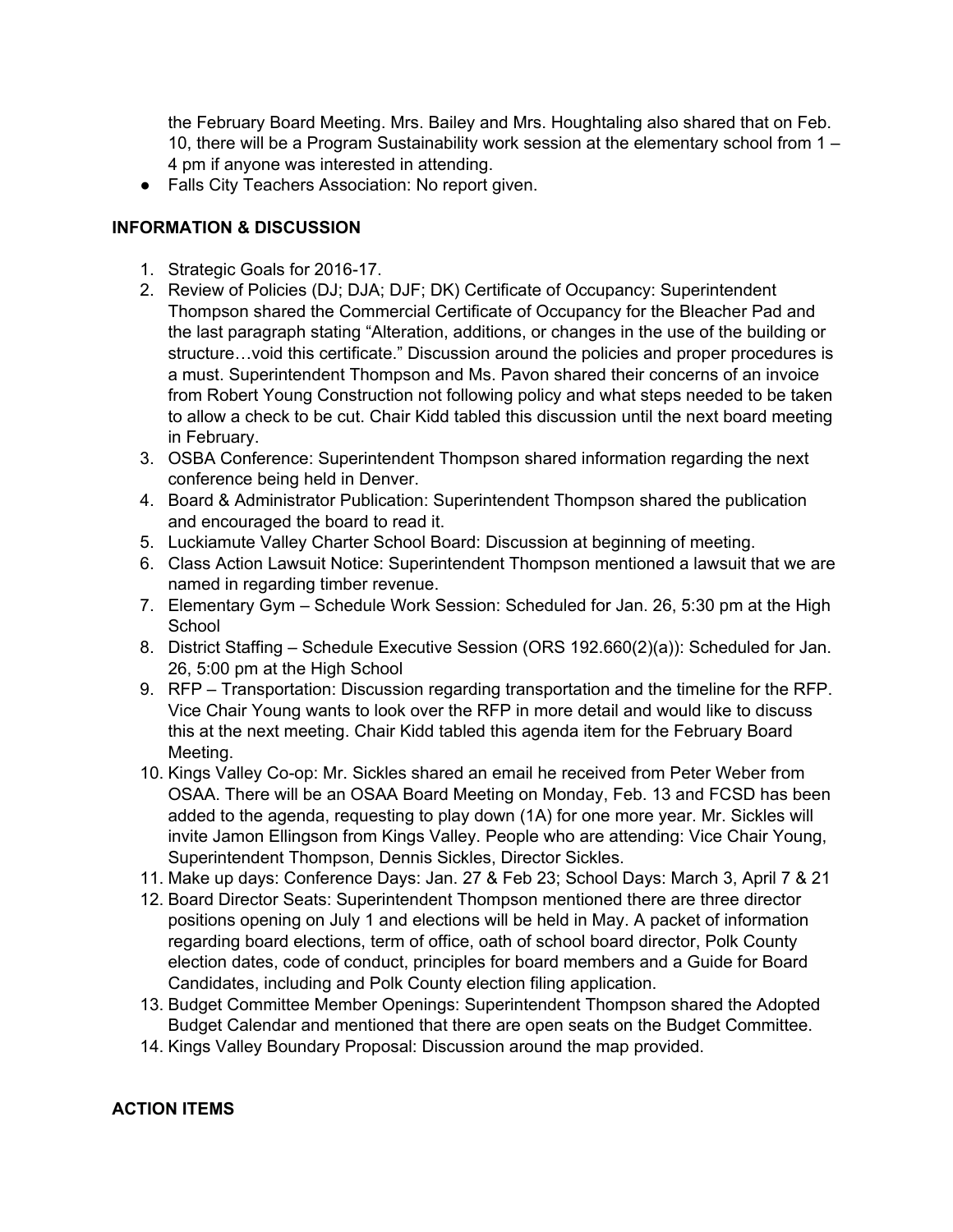#### **1. Consent Agenda**

Motion made by Director Sickles, seconded by Director Major. All ayes. Approved as presented.

#### **2. Accept \$25,000 Spirit Mountain Grant**

Motion made by Director Major, seconded by Director Sickles. All ayes. Approved as presented.

#### **3. Accept Superintendent Resignation**

Motion made by Director Sickles, seconded by Director Major. All ayes. Superintendent's resignation accepted.

#### **4. Approve Luckiamute Athletic Co-op**

Motion made by Vice Chair Young, seconded by Director Sickles. All ayes. Approved as presented with the request of more information. This does not include the FACES program.

#### **5. Approve Make up day:**

Motion made by Vice Chair Young, seconded by Director Sickles. Discussion. All ayes. Approved five (5) make up days as discussed.

#### **6. Good of the Order**

Superintendent Thompson will write a letter of approval for Mike McConnell to pursue the grant for the Historical Committee and the possibility of a 2017-18 high school class to follow through with getting FCSD on the National Historic Register.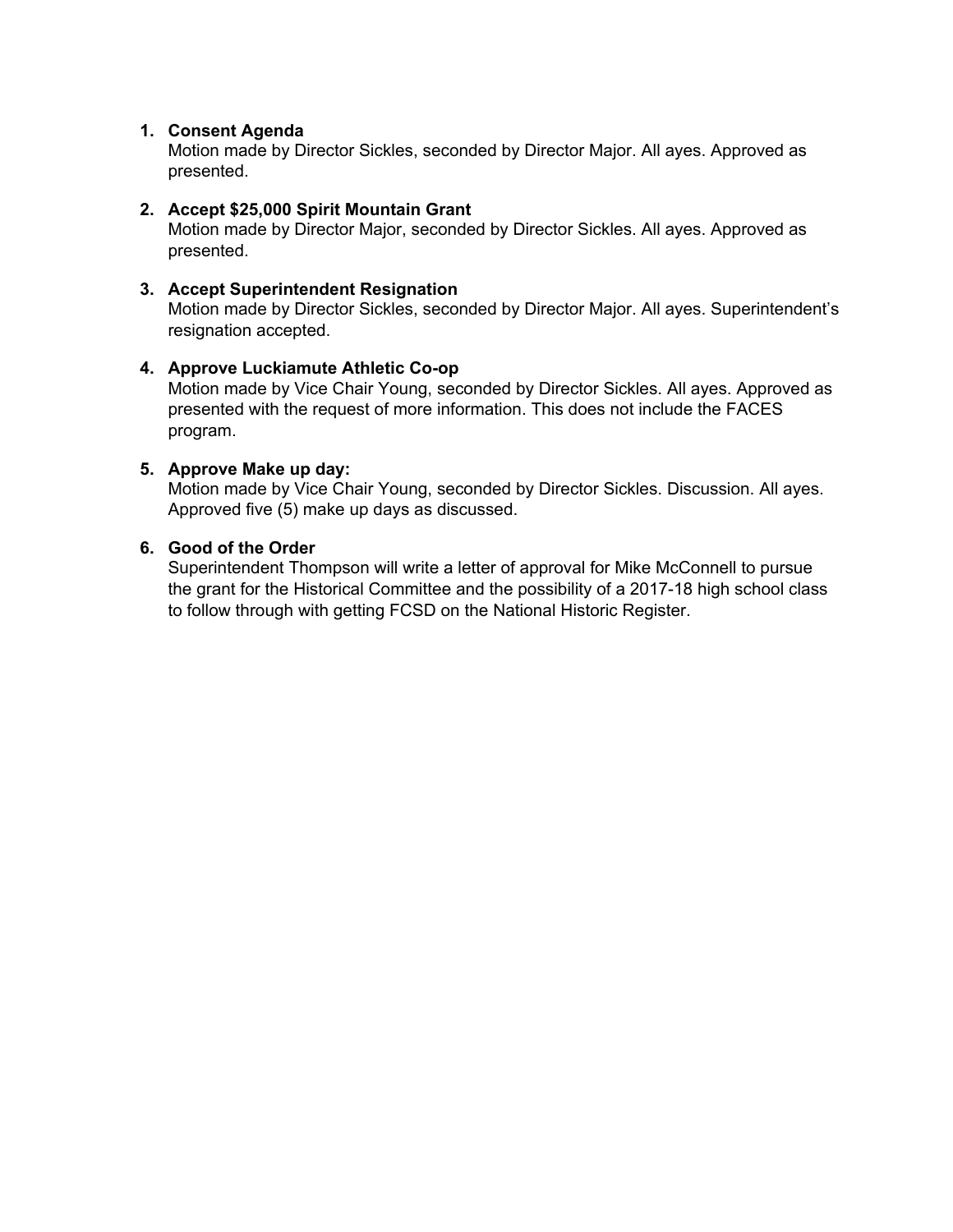#### **Chair Kidd adjourned at 8:08 PM**

After the meeting was adjourned a quorum of board members with Superintendent Thompson and Ms. Pavon continued the discussion regarding the Robert Young Construction invoice. After Superintendent Thompson and Ms. Pavon explained the need to follow policies and procedures and also discussing the code of conduct/ethics rules, Vice Chair Young agreed to provide receipts of the purchases he made for the crow's nest that he invoiced FCSD for.

Discussion ended at 8:35 PM

Board Chair **Date of the Chair Chair Chair Chair Chair Chair Chair Chair Chair Chair Chair Chair Chair Chair Chair Chair Chair Chair Chair Chair Chair Chair Chair Chair Chair Chair Chair Chair Chair Chair Chair Chair Chair** 

2/21/17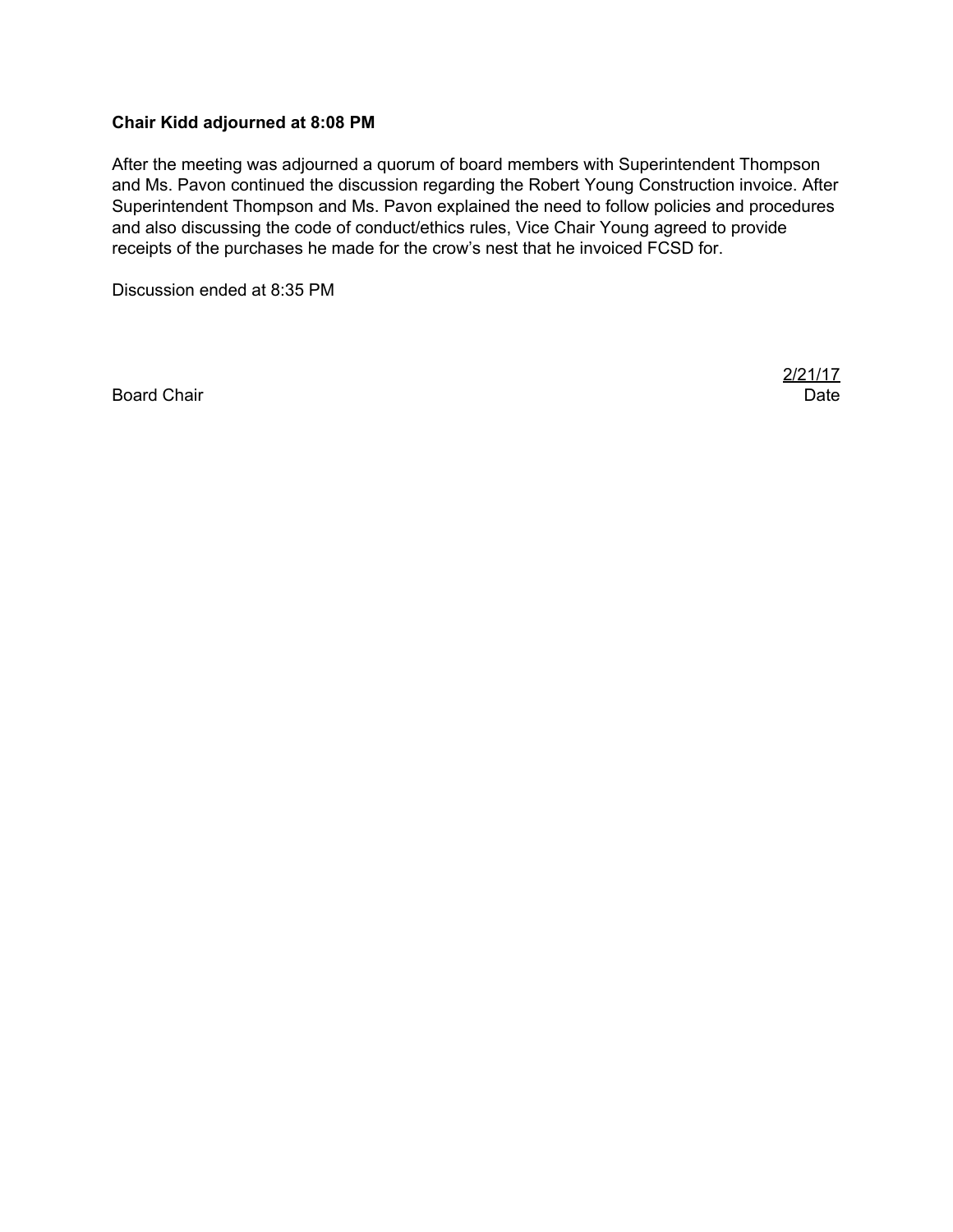# **FALLS CITY SCHOOL DISTRICT #57 REGULAR BOARD MEETING**

### FEBRUARY 21, 2017 6:30 PM

#### **Jack Thompson, Superintendent 503-787-3521**

**The Falls City School Board will meet Tuesday, February 21, 2017 at 6:30 pm at the Falls City Community Center. The public is welcome to attend the open portion of any meeting as posted.**

**EXECUTIVE SESSION – CLOSED TO THE PUBLIC Vice Chair Young opened at 5:34 PM** (ORS 192.660(2)(i): "To review and evaluate the performance of the superintendent or any other public officer, employee or staff member, unless that person requests an open hearing." "a quorum of the board may be in attendance at this session but will not be acting on district business as a board"

**Vice Chair Young adjourned at 6:24 PM**

#### **REGULAR BOARD MEETING - OPEN TO THE PUBLIC**

#### **Vice Chair Young opened at 6:30 PM**

#### **Board Members in attendance:**

#### **Staff Members in attendance:**

Jack Thompson, Superintendent **Art Houghtaling, ES Principal** Debbie Pavon, Business Manager **Dennis Sickles, Athletic Director** Micke Kidd, Teacher **Lynn Bailey, Grant Writer** Lynn Bailey, Grant Writer Jessica Wood, Teacher **Andy Rommel, Library Director** Andy Rommel, Library Director Amy Houghtaling, FACES Coordinator **John Gilbert, Facilities Manager** 

#### **Audience Members in attendance:**

Jolene Guzman, Itemizer-Observer **Amber Houghtaling, Student** Alinna Ghavanni, Polk County Mental Health Doug Gouge, Polk County Mental **Health** 

Bob Young, Vice Chair North Chair Kristy Major, Director Shane Castle, Director **Larry Sickles**, Director

Polk County Mental Health Services Update: There were handouts and short presentation regarding the fantastic partnership between Polk County and Falls City School District.

#### **REPORTS**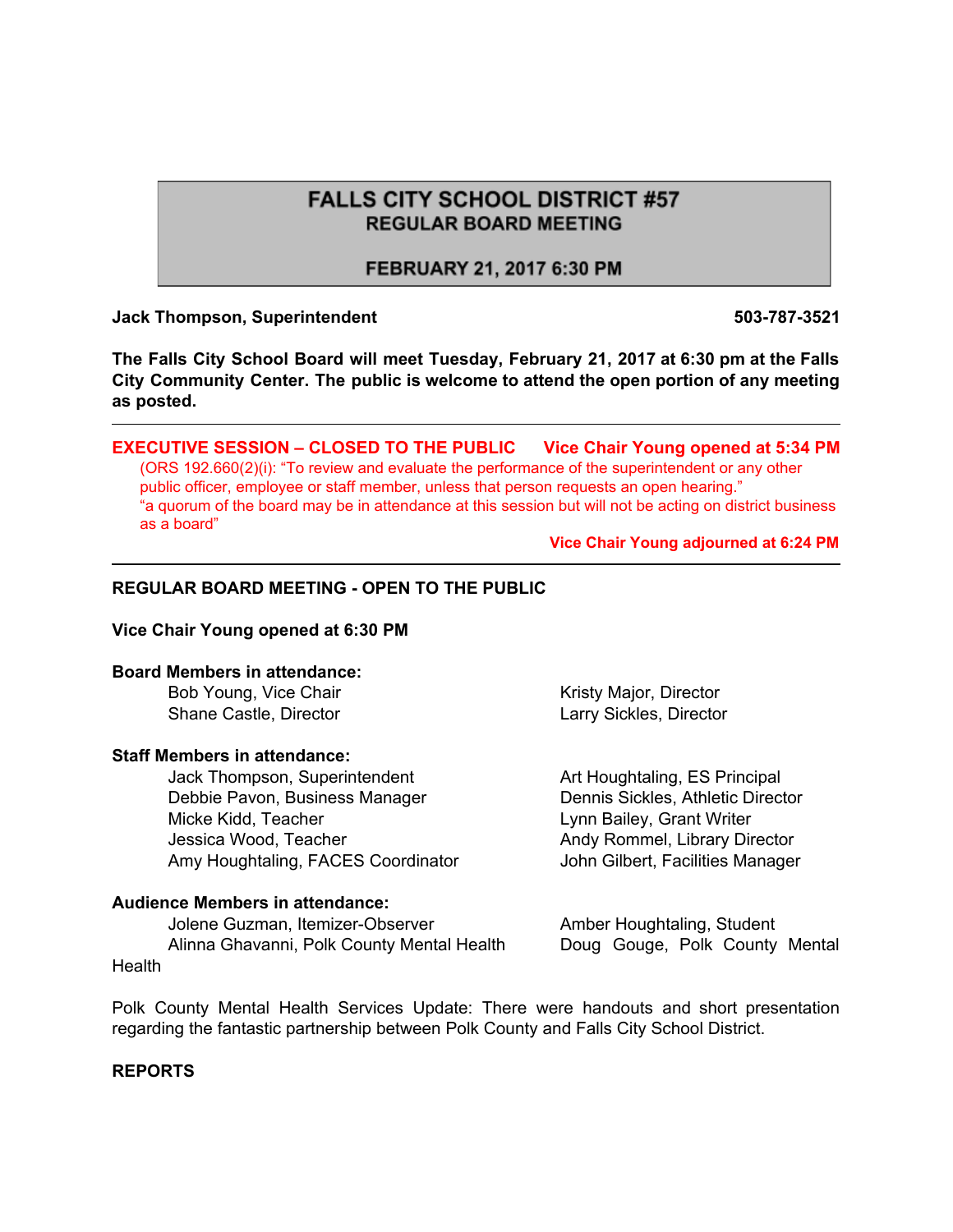- Superintendent / HS Principal: Superintendent Thompson touched on several items from his report. Alex Ogden was moved from the part-time custodial position to be the full-time assistant cook. The custodial position has been posted. The OSBA & OASBO conference was held at Salashan which Superintendent Thompson and Ms. Pavon attended. We are concerned with the possible budget shortfall. Met with Mid-Columbia Bus Company regarding not renewing their contract and going out for bid. Also noted was attendance is consistently going up.
- ES Principal: Mr. Houghtaling mentioned Corrine held a suicide prevention training. The ES daily attendance is up slightly from this time last year.
- Business Manager: Ms. Pavon presented the budget.
- Library Director: Mr. Rommel highlighted, from his report, that the seed share supplies have been purchased by Polk County Master Gardners. Will be reaching out to the Itemizer-Observer for local coverage, putting it on the FCSD newsletter, website and FB, and asking the city to include it in their newsletter that is distributed with the water bills. Superintendent Thompson gave KUDOS to Mr. Rommel for getting trained to use the Inter Library Loan software. Mr. Rommel also mentioned that he plans to purchase books and viewing glasses for the solar eclipse in August. There is also a survey in the works to see how the community uses the library and to see if there's an interest in keeping the library open in the future.
- Facilities Manager: Mr. Gilbert mentioned the gym's sprinkler system failed and will be replaced. We are still waiting to hear from the insurance company regarding the ES fence repair. Mr. Gilbert noted the lead results are in and will be posted to the website as soon as we receive a final report from the testing company. Also mentioned was the problem we face with the budget and the Healthy and Safe Schools Program through ODE. We need more money to run more tests & training time that are not being reimbursed.
- Athletic Director: Mr. Sickles wanted to share that Noah was heading to the State Wrestling Championship in Portland. OSAA has denied our request to stay at the 1A level so we need representation at their next board meeting. Director Sickles and Superintendent Thompson agreed to attend. Mr. Sickles mentioned that coaches are wanting to purchase a VB spiking machine. The board agreed to look at the athletic budget at the end of the track season. A spiking machine could cost around \$3,000.
- FACES Grant Coordinator: Mrs. Houghtaling shared the sustainability team had a great brainstorming session with MAPS Credit Union. FACES has received a grant through Polk County Community Development for a Workforce Readiness Program. This will give FACES the opportunity to hire someone to oversee the program and hire students to learn landscaping and other skills.
- Falls City Teachers Association: No report given

#### **INFORMATION & DISCUSSION ONLY**

- 1. Strategic Goals for 2016-17
- 2. Polk County Mental Health Services Update: Given at beginning of meeting
- 3. Volunteer Application: Volunteer not present…tabled until March's meeting
- 4. Board & Administrator Publication: Superintendent Thompson shared the publication and encouraged the board to read it.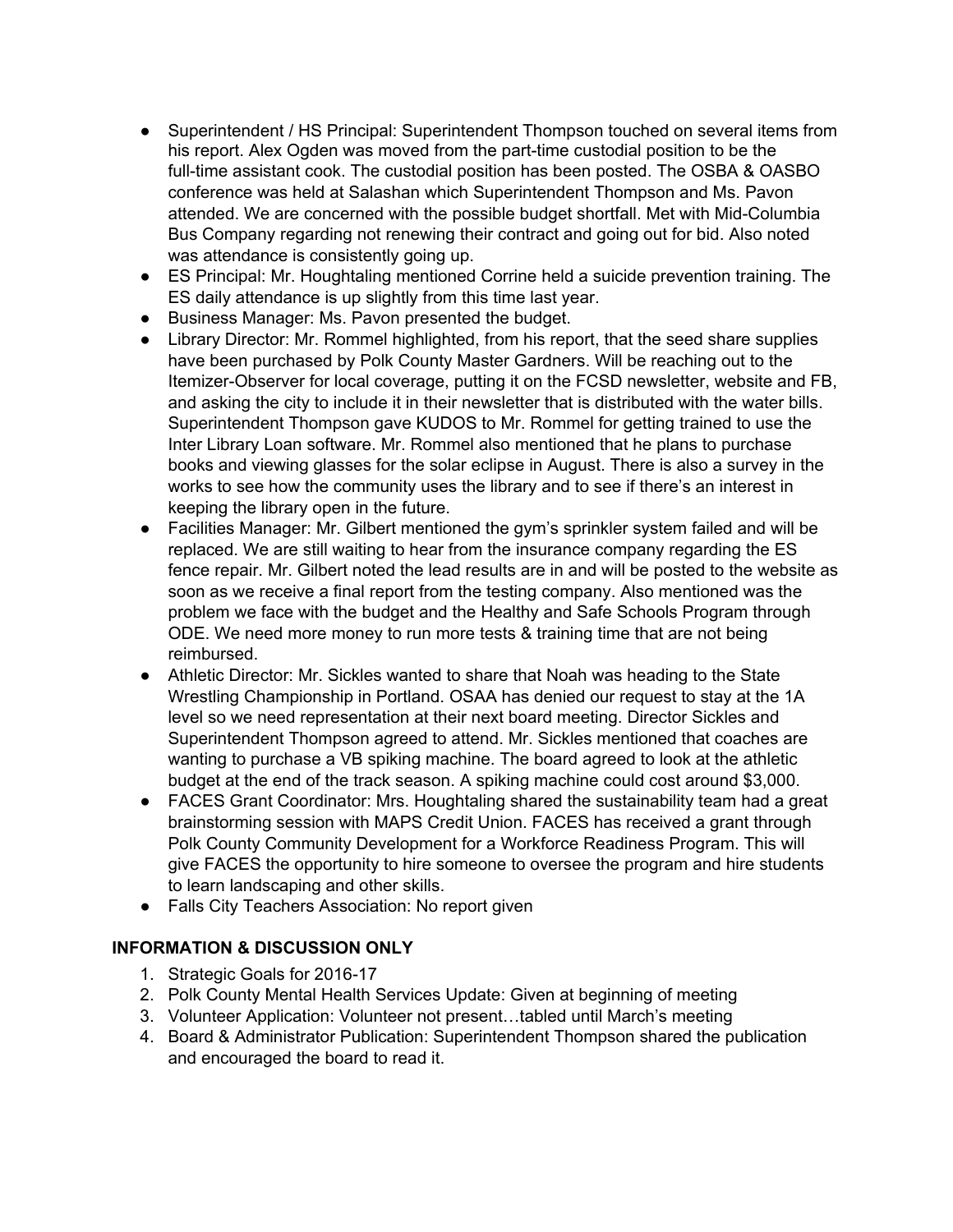- 5. Resolution for Building Repairs: Superintendent Thompson shared that due to the increase of lead testing and other repairs needed to the district facilities, the need to move appropriations was great.
- 6. Resolution to spend Spirit Mountain Grant: Discussion regarding where to allocate the grant funds.
- 7. March 10 agenda items: Superintendent Thompson wanted to remind the board of the meeting with the FCSD staff at the Community Center and asked if there were any agenda items needing to be added. At this point a PBIS training, team building games and Q & A's about 2017-18 staff were on the agenda.
- 8. COSA Update on PE minutes issue: Superintendent Thompson shared that the PE minutes issue is on the table to be pushed back two years.
- 9. Oregon Small Schools Association (OSSA) bills: Superintendent Thompson shared a long list of House and Senate Bills that may affect our district. He encouraged the board to look through them.
- 10. OSSA Legislative District: Superintendent Thompson presented a list of Senator/Representatives for Oregon with Senator Roblan and Representative Gomberg highlighted.
- 11. Safe Oregon Tip Line: Superintendent Thompson shared the Safe Oregon Tip Line Program is up and running, but Falls City SD has yet to sign up for the program.
- 12. Legislative Day, March 13: Superintendent Thompson mentioned Legislative Day and invited everyone to attend with him.
- 13. RFP Transportation: Superintendent Thompson mentioned that, if approved, we will be getting the RFP out to the public on March 15.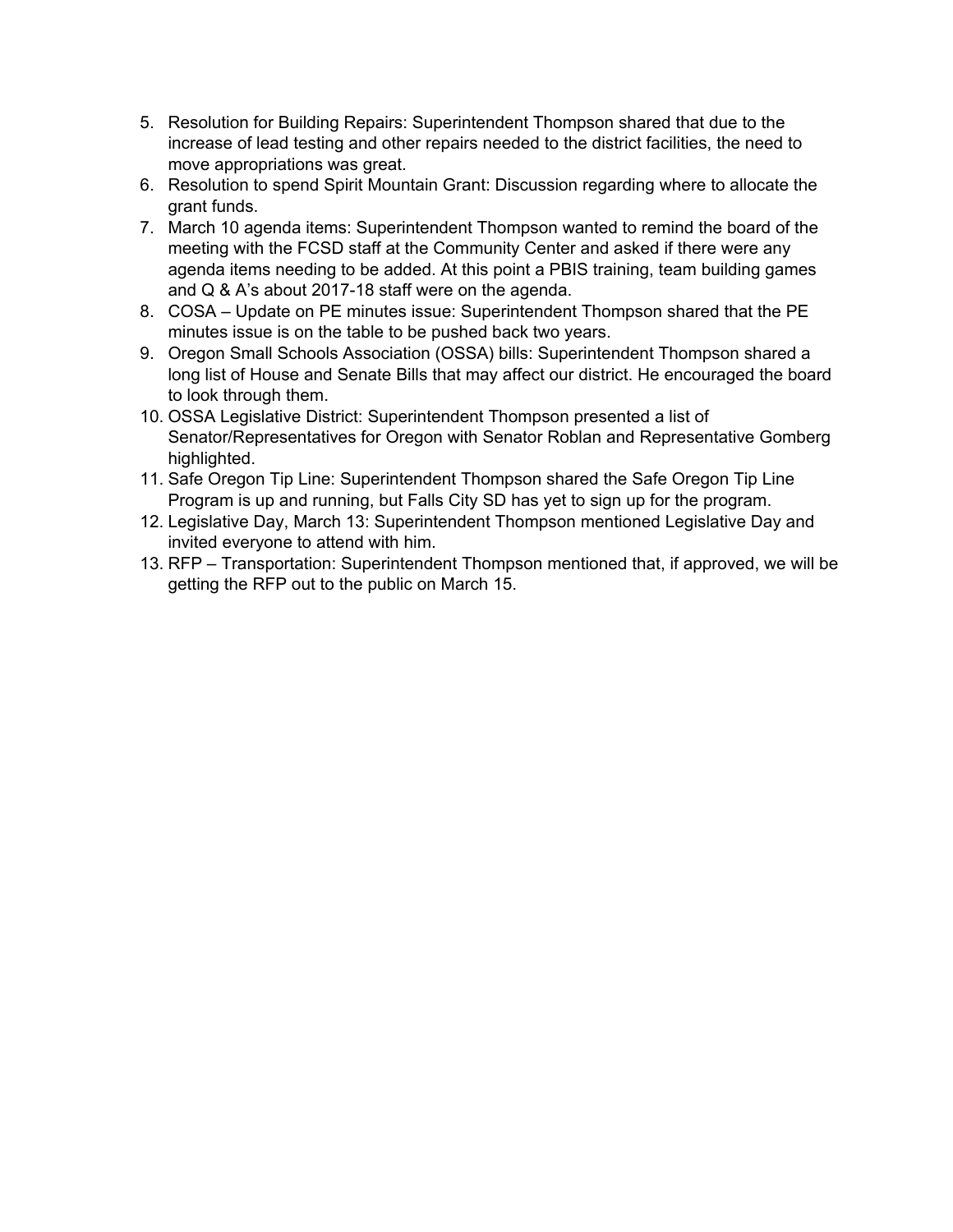#### **ACTION ITEMS**

#### **7. Consent Agenda**

Motion made by Director Sickles, seconded by Director Castle. All ayes. Approved as presented

#### **8. Teacher Renewals**

Motion made by Director Sickles, seconded by Director Castle. All ayes. Approved as presented.

#### **9. Volunteer Application**

This action item is tabled until March's meeting

#### **10. Resolution for Building Repairs**

Motion made by Director Sickles, seconded by Director Major. All ayes. Approved as presented.

#### **11. Resolution to spend Spirit Mountain Grant**

Motion made by Director Castle, seconded by Director Major. All ayes. Approved as presented.

#### **12. RFP – Transportation**

Motion made by Director Castle, seconded by Director Sickles. All ayes. Approved as presented.

#### **13. Good of the Order**

Reminder: Board and FCSD staff meeting/gathering on March 10, 10 am – noon, lunch provided at noon

Workshop regarding ES gym scheduled for March 8, 5:30 pm. All welcome.

#### **ANNOUNCEMENTS**

**Next Regular Board Meeting – Tuesday, March 21, 2017, 6:30 PM**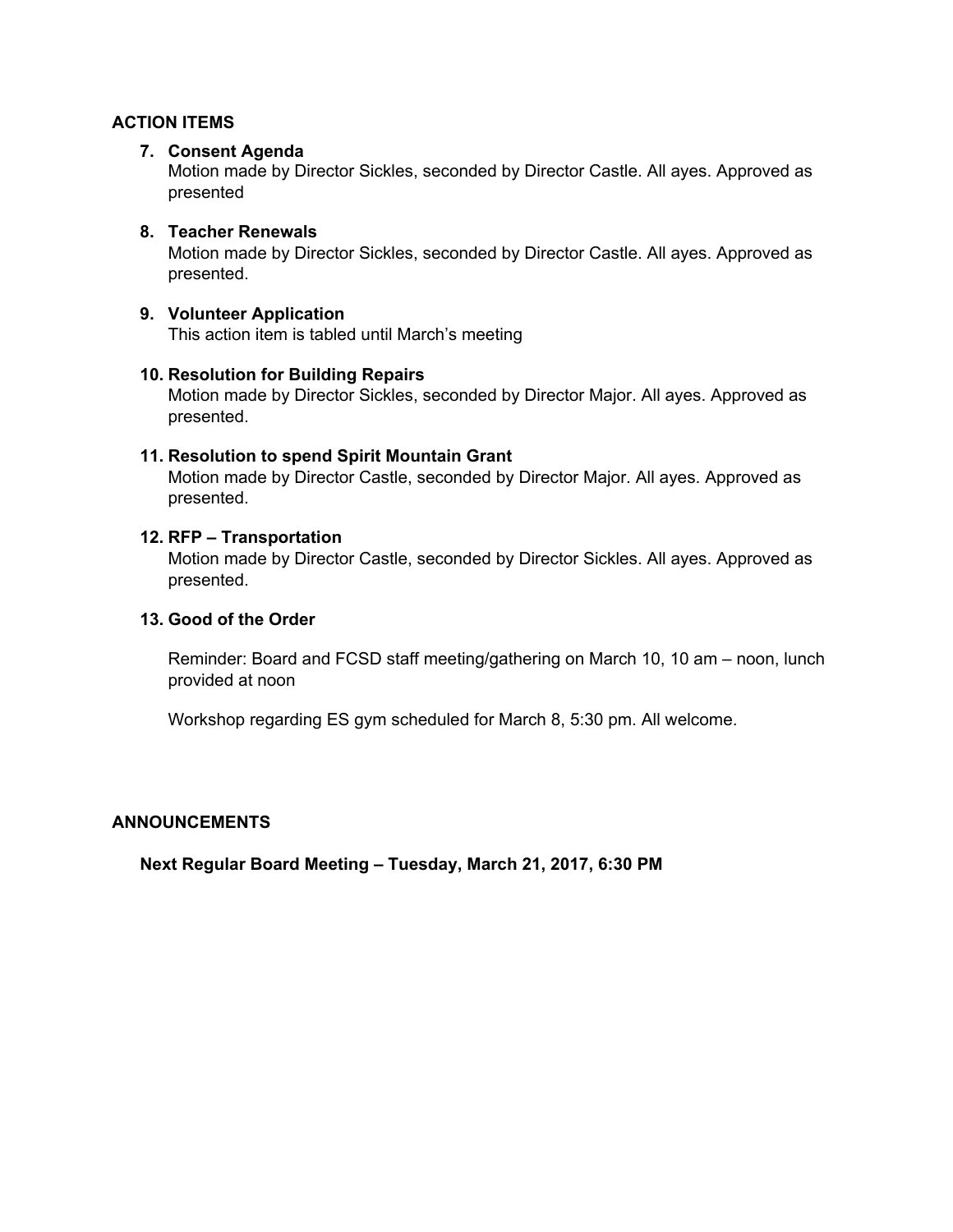Board Chair **Date Date Date** 

**FALLS CITY SCHOOL DISTRICT #57 WORK SESSION BOARD MEETING MINUTES** 

MARCH 2, 2017 8:30 AM

**Jack Thompson, Superintendent 503-787-3521**

**The Falls City School Board will meet Thursday, March 2, 2017 at 8:30 am at the Falls City High School, Superintendent's Office. The public is welcome to attend the open portion of any meeting as posted.**

**BOARD WORK SESSION**

**Director Sickles called the open session to order at 8:47 AM**

**Board Members in attendance: Larry Sickles, Director Shane Castle, Director Kristy Major, Director**

**Staff Members in attendance:**

**Jack Thompson, Superintendent, on phone John Gilbert, Facilities Manager Debbie Pavon, Business Manager**

#### **INFORMATION & DISCUSSION ONLY**

**1.** HS Lighting Upgrade RFP: Discussion

#### **ACTION ITEMS**

**14. Award Contract for HS Lighting Upgrade** Motion made by Director Sickles, seconded by Director Major. All ayes. Approved contract for HS Lighting Upgrade to True North Electric as presented.

**Director Sickles adjourned at 8:50 AM**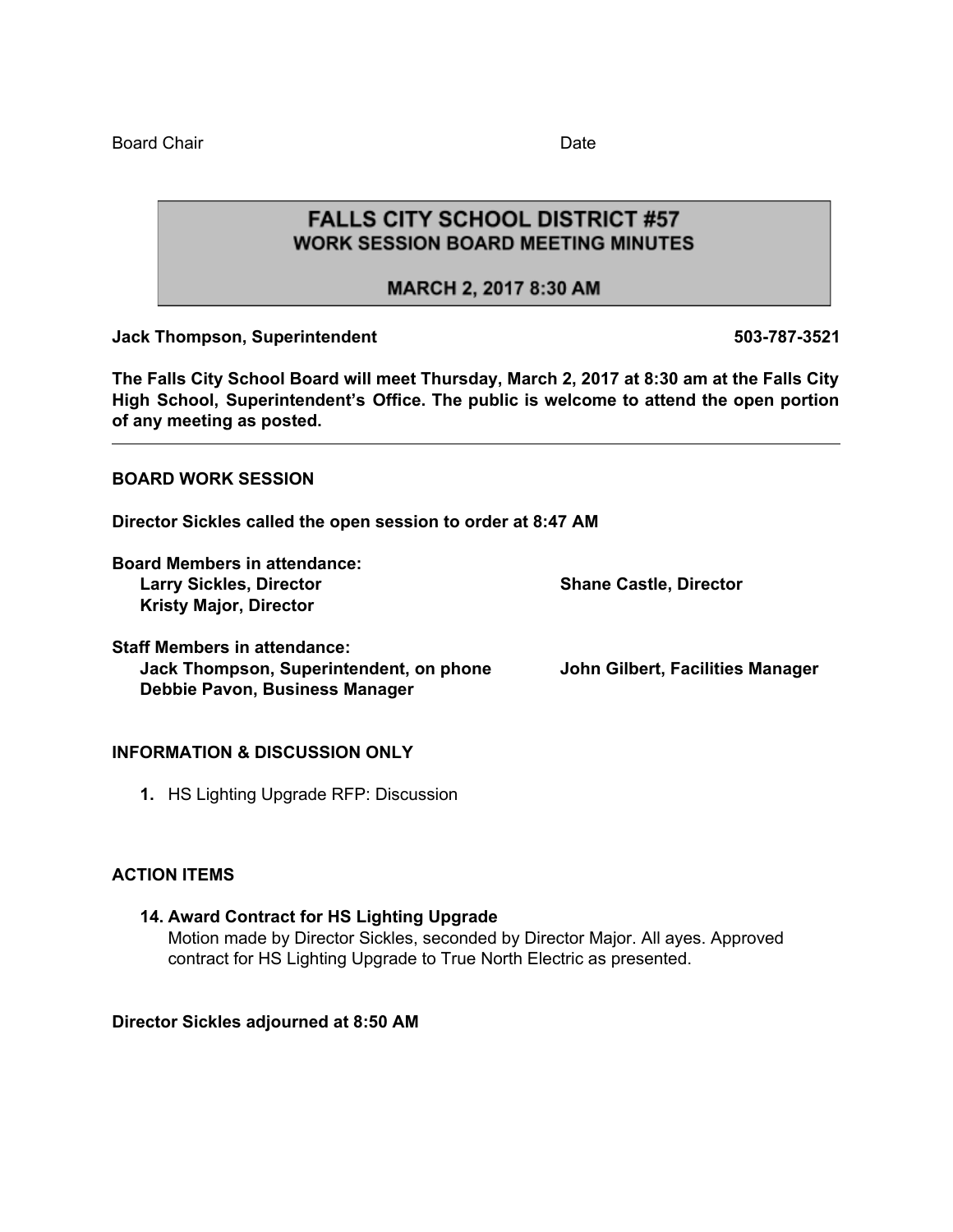Board Chair **Date Date Date Date Date Date** 

# **FALLS CITY SCHOOL DISTRICT #57 WORK SESSION BOARD MEETING MINUTES**

# MARCH 8, 2017 5:30 PM

**Jack Thompson, Superintendent 503-787-3521**

**The Falls City School Board will meet Wednesday, March 8, 2017 at 5:30 pm at the Falls City Community Center. The public is welcome to attend the open portion of any meeting as posted.**

#### **WORK SESSION BOARD MEETING Chair Kidd opened at 5:39 PM**

# **BOARD MEMBERS IN ATTENDANCE**

#### **STAFF MEMBERS IN ATTENDANCE**

Jack Thompson, Superintendent Art Houghtaling, ES Principal Debbie Pavon, Business Manager John Gilbert, Facilities Manager Dennis Sickles, Athletic Director **Conservation Conservation** Jessica Wood, Teacher Micke Kidd, Teacher **Bethany Cornutt, EA/FACES** Amy Houghtaling, FACES Coordinator

#### **AUDIENCE MEMBERS IN ATTENDANCE**

Jolene Guzman – Itemizer-Observer **Amber Houghtaling, Student** 

Jami Kidd, Chair **Bob Young, Vice Chair** Bob Young, Vice Chair Kristy Major, Director **Shane Castle, Director** Shane Castle, Director

Flag salute was given

#### **INFORMATION & DISCUSSION ONLY**

1. Elementary Gym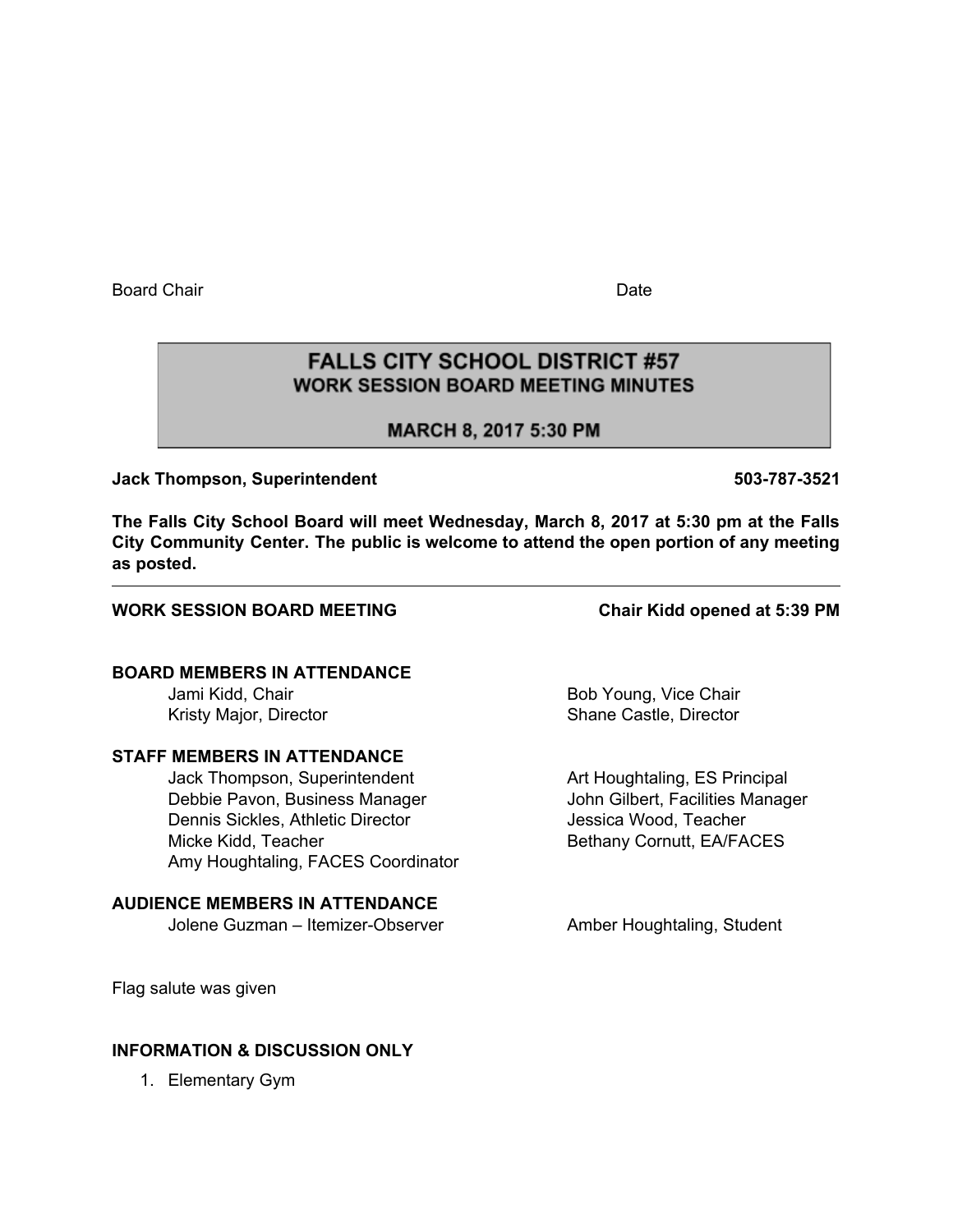- Superintendent Thompson contacted General Steel Buildings for a rough estimate of \$85,000, just the building only.
- Mr. Gilbert received an estimate on floor of \$75,000; parking lot at \$35,000; and electrical/water/sewer at approx. \$25,000.
- Vice Chair Young is estimating a stick building would cost about \$200,000, not including labor.
- Mr. & Mrs. Houghtaling expressed the possibilities of getting grants to help with the building costs.
- Mr. Gilbert expressed concern for the need of repairs to the ES roof (replacement), HS Stairwell & to finish the bleacher project. He would like these items to be put into the budget or within the amount of a loan. Vice Chair Young doesn't like borrowing money for repair projects that should be in the adopted budget. A loan should be for the building of an ES gym, remodeling the ES kitchen and HS gym bathrooms.
- Chair Kidd said that the need for an ES gym is "a crisis."
- Livingston is building a new gym and they might have supplies that we could get from their old gym.
- Should look at the budget for athletic coaches. A sit down should be between Superintendent Thompson or Mr. Houghtaling, Mr. Sickles and Ms. Pavon.
- Ms. Pavon shared the loan information she received from Oregon State Credit Union. Vice Chair Young asked if Ms. Pavon can get more information with different loan amounts with longer terms.
- Miss Wood shared that she is resigning and moving to the coast to get married. She also shared that she has information regarding a music grant and will be passing that information on to Mr. Houghtaling, Mrs. Houghtaling and Mrs. Bailey.
- Mrs. Houghtaling mentioned that there is a Spirit Mountain grant that is for Capitol Improvement, but that might be down the road.

#### 2. Staffing for 2017-18

- Superintendent Thompson shared the boards wishes to the audience:
	- i. Hire a teacher to be able to split the 1<sup>st</sup> & 2<sup>nd</sup> grades
	- ii. Reduce the MS to 1.5 teachers and have Mr. Burgett teach  $\frac{1}{2}$  day at the HS
	- iii. Create a HS Dean of Students
	- iv. Make Miss Davis a FT teacher
	- v. Lose one administrative position
	- vi. Mr. Houghtaling would serve as Interim Superintendent and Principal
	- vii. Lose the Special Ed Director position
		- $\sim$  Mrs. McVeety & Mrs. McEwen to take on extra duties & extra days to provide this service.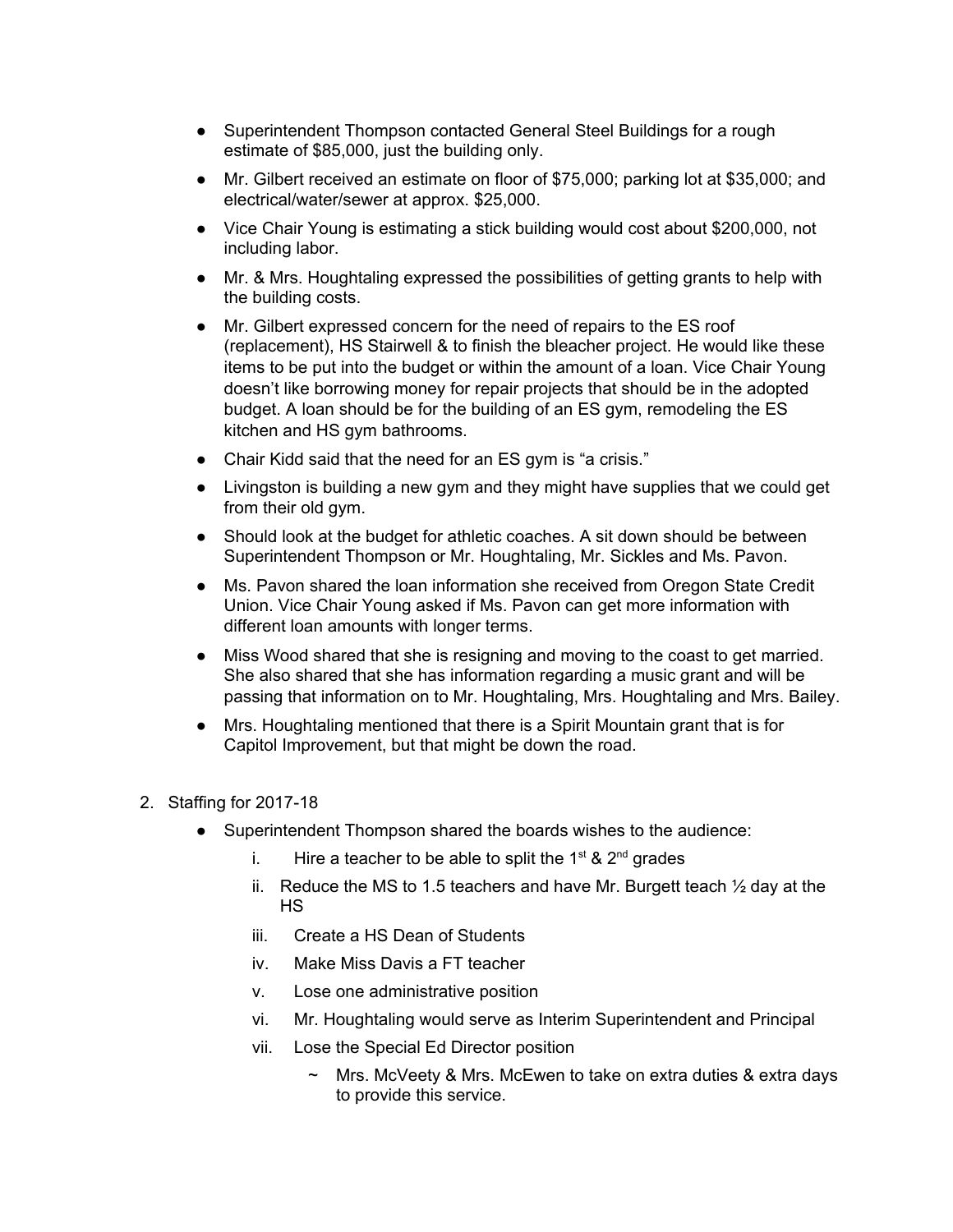- $\bullet$  HS staff would like to discuss the work load and possibility of an additional  $\frac{1}{2}$ time teacher.
- Ms. Pavon voiced a couple concerns with having only one administrator for the district and the need to keep a budget line item as "vacant" to provide sustainability.

#### **GOOD OF THE ORDER**

Superintendent Thompson shared that he and Mr. Houghtaling will be attending a Job Fair on Saturday, March 11 from 10:00 am – 2:00 pm at the Willamette ESD and may be offering contracts. He invited the board members to attend, none accepted the invitation.

#### **ANNOUNCEMENTS**

**Next Board Work Session with FCSD staff – Friday, March 10, 2017, 10:00 AM @ Community Center**

**Next Regular Board Meeting – Tuesday, April 18, 2017, 6:30 PM**

**Chair Kidd adjourned at 7:11 PM**

# **FALLS CITY SCHOOL DISTRICT #57 SPECIAL SESSION BOARD MEETING**

#### MARCH 10, 2017 10:00 AM

**Jack Thompson, Superintendent 503-787-3521**

**The Falls City School Board will meet Friday, March 10, 2017 at 10:00 am at the Falls City Community Center. The public is welcome to attend the open portion of any meeting as posted.**

|       | <b>FCSD STAFF DEVELOPMENT WORKSHOP</b>                                                   | Chair Kidd opened at 10:00 AM                 |                                                  |
|-------|------------------------------------------------------------------------------------------|-----------------------------------------------|--------------------------------------------------|
| Chair | <b>Board Members in Attendance</b><br>Jami Kidd, Chair                                   | Kristy Major, Director                        | Bob Young, Vice                                  |
|       | <b>FCSD Staff in Attendance</b><br>Amy Houghtaling<br>Sean Burgett<br>Jonathan Ellingson | Debbie Pavon<br>Katie Waugh<br>Lisa Johnstone | Andy Rommel<br>Jason Evans<br>Natascha Perkowski |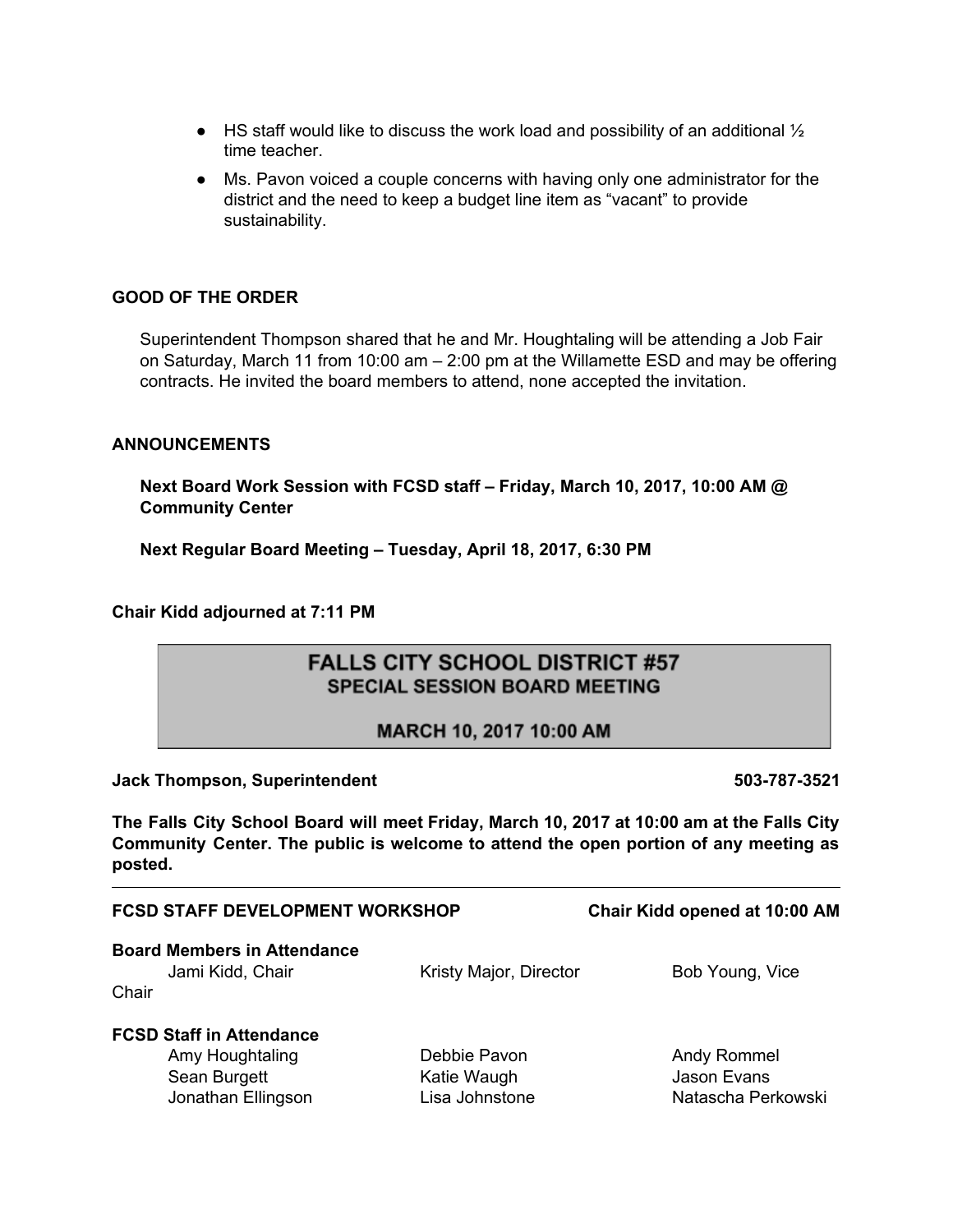| Johanna Cook<br>Art Houghtaling<br>Micke Kidd | Stephanie McEwen<br>Miranda Hendrickson             | <b>Emily Kenagy</b><br>Lynn Bailey<br>Jessica Wood |
|-----------------------------------------------|-----------------------------------------------------|----------------------------------------------------|
| <b>Bethany Cornutt</b><br>Corrine Symolon     | Alex Ogden<br><b>Billie Davis</b><br>Janice McVeety | <b>Tracy Young</b><br><b>Bryan Walton</b>          |
| <b>Janell Davis</b><br>Susan Christiansen     | Shanda Yother<br>Roxi Barnhart                      | Renee Smith<br>Amanda Soto                         |
| Sammy Steinhauer                              | Jessica Turnidge                                    |                                                    |

# **INFORMATION & DISCUSSION ONLY**

- 1. Staff development/Staffing needs for 2017-18 Discussed the wants/needs of the district and staff.
	- Mr. Houghtaling will be the Interim Superintendent for 2017-18 & K-12 Principal
	- Mr. Kidd will be the Dean of Students at the high school, teaching 1-2 classes
	- Mrs. McVeety and Mrs. McEwen will share the Special Ed Director duties
	- Miss Davis will be a full-time Science Teacher
	- **•** Will be hiring for a new  $1<sup>st</sup>$  or  $2<sup>nd</sup>$  grade teacher
	- Will be hiring a new Reading Specialist (as Jessica Wood is resigning)
	- If possible with the budget, hiring a half-time HS Language Arts/Social Studies teacher

Also discussed:

- The need for more gym space at ES;
- The need for more kitchen/eating space at the HS;
- **The possibility of moving the 8<sup>th</sup> graders to the HS;**
- Classified substitutes not getting paid enough & adding more to the sub budget;
- Classified substitutes not on AESOP, can they still work

# **Chair Kidd adjourned at 1:00 PM**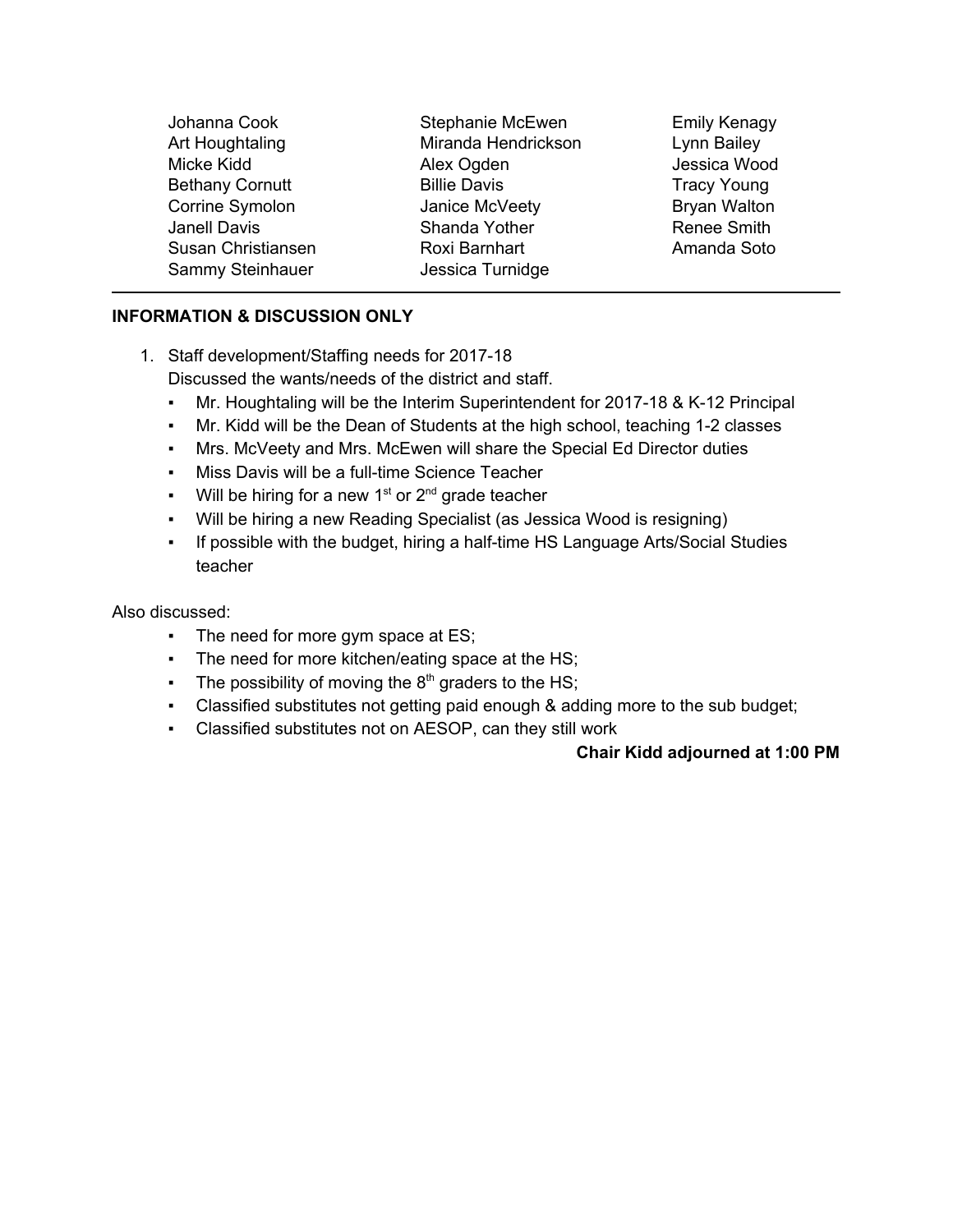#### **BOARD WORK SESSION Chair Kidd opened at 1:10 PM**

#### **EXECUTIVE SESSION Chair Kidd opened at 1:13 PM**

(ORS 192.660(2)(d): "To conduct deliberations with persons designated to carry on labor negotiations."

"a quorum of the board may be in attendance at this session but will not be acting on district business as a board"

**Chair Kidd adjourned at 1:25 PM**

#### **Chair Kidd opened at 1:25 PM**

#### **Board Members in Attendance**

Jami Kidd, Chair **Kristy Major, Director** Bob Young, Vice **Chair** 

**FCSD Staff in Attendance**

Art Houghtaling Debbie Pavon

#### **INFORMATION & DISCUSSION ONLY**

**2.** Administration Contract Renewal **Discussion** 

#### **ACTION ITEMS**

#### **15. Administration Contract Renewal**

Motion made by Vice Chair Young, seconded by Director Major

▪ To extend Mr. Art Houghtaling's contract for three (3) years (2017-20) as the K-12 Principal. Negotiations regarding salary & benefits will be discussed during the Board Meeting scheduled for May 16, 2017.

All ayes (Kidd, Young, Major). Approved three (3) year contract for Mr. Houghtaling.

#### **Chair Kidd adjourned at 1:27 PM**

#### **ANNOUNCEMENTS**

**Next Regular Board Meeting – Tuesday, March 21, 2017, 6:30 PM**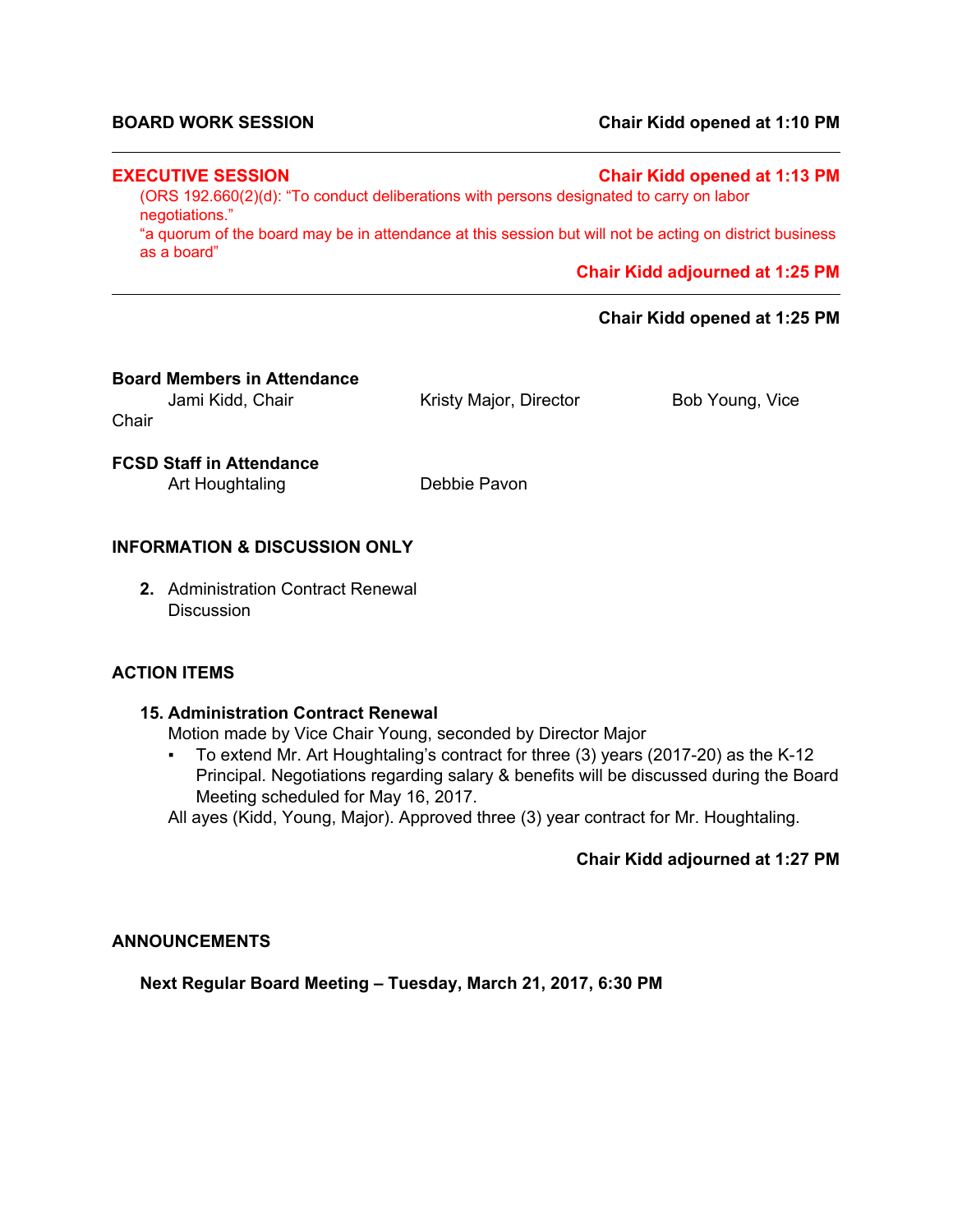Board Chair **Date of Chair Chair Chair** Date of Chair Chair **Date Date** Date of Chair Date of Chair Chair Chair Chair Chair Chair Chair Chair Chair Chair Chair Chair Chair Chair Chair Chair Chair Chair Chair Chair Chair Ch

**FALLS CITY SCHOOL DISTRICT #57 SPECIAL BOARD MEETING** 

MARCH 14, 2017 4:00 PM

**Jack Thompson, Superintendent 503-787-3521**

**The Falls City School Board will meet Tuesday, March 14, 2017 at 4:00 pm at the Falls City High School. The public is welcome to attend the open portion of any meeting as posted.**

**SPECIAL BOARD MEETING Chair Kidd opened at 4:01 PM**

**Board Members in attendance: Jamie Kidd, Chair Bob Young, Vice Chair Kristy Major, Director**

**Staff Members in attendance: Jack Thompson, Superintendent Debbie Pavon, Business Manager Art Houghtaling, ES Principal via phone**

**Audience in attendance: Karl Wagner**

#### **INFORMATION & DISCUSSION ONLY**

- 14. Volunteer Application: Discussion, Mr. Wagner shared his story.
- 15. Budget Update:
	- a. Superintendent Thompson shared preliminary numbers for three scenarios (\$7.8 B, \$8.1 B and \$8.4 B).
	- b. Need to look at coaching stipends. Vice Chair Young suggested someone call a few 1A schools to see what they pay their head & assistant coaches.

#### **ACTION ITEMS**

#### **16. Volunteer Application**

Motion made by Vice Chair Young, seconded by Director Major. All Ayes, Volunteer Application approved with no limitations.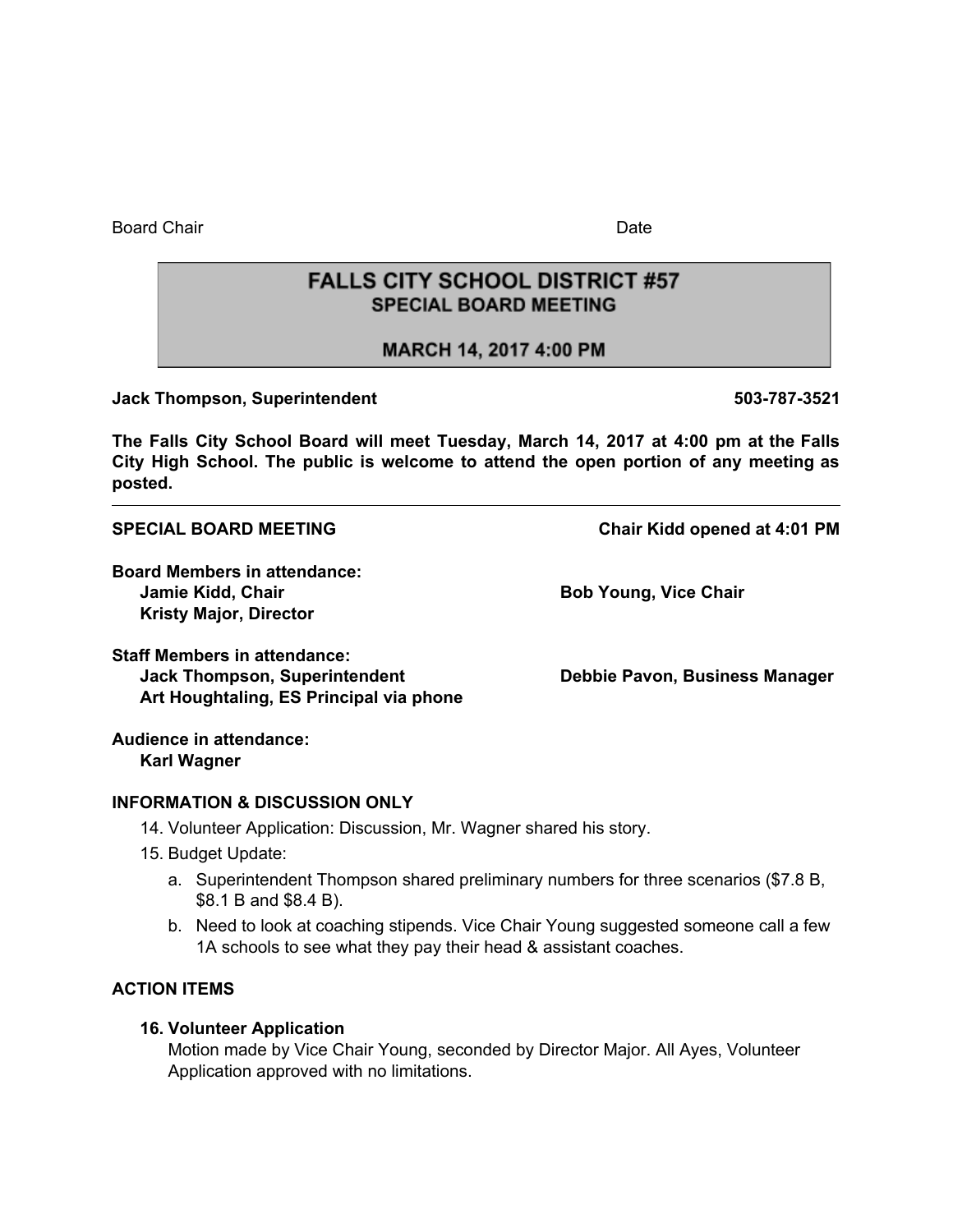#### **ANNOUNCEMENTS**

**Next Regular Board Meeting – Tuesday, March 21, 2017, 6:30 PM**

**Chair Kidd adjourned at 4:25 PM**

# Board **EXELLS CITY SCHOOL DISTRICT #57 REGULAR BOARD MEETING**

#### MARCH 21, 2017 6:30 PM

**Jack Thompson, Superintendent 503-787-3521**

**The Falls City School Board will meet Tuesday, March 21, 2017 at 6:30 pm at the Falls City High School. The public is welcome to attend the open portion of any meeting as posted.**

#### **REGULAR BOARD MEETING - OPEN TO THE PUBLIC**

#### **Chair Kidd opened at 6:32 PM**

#### **Board Members in attendance:**

Jami Kidd, Chair Bob Young, Vice Chair Kristy Major, Director Shane Castle, Director Larry Sickles, Director

#### **Staff Members in attendance:**

Jack Thompson, Superintendent **Art Houghtaling, ES Principal** Debbie Pavon, Business Manager Dennis Sickles, Athletic Director Micke Kidd, Teacher **Andy Rommel, Library Director** Andy Rommel, Library Director Amy Houghtaling, FACES Coordinator **John Gilbert, Facilities Manager** 

**Audience Members in attendance:** Jolene Guzman, Itemizer-Observer **Amber Houghtaling, Student** 

Flag salute was given

#### **REPORTS**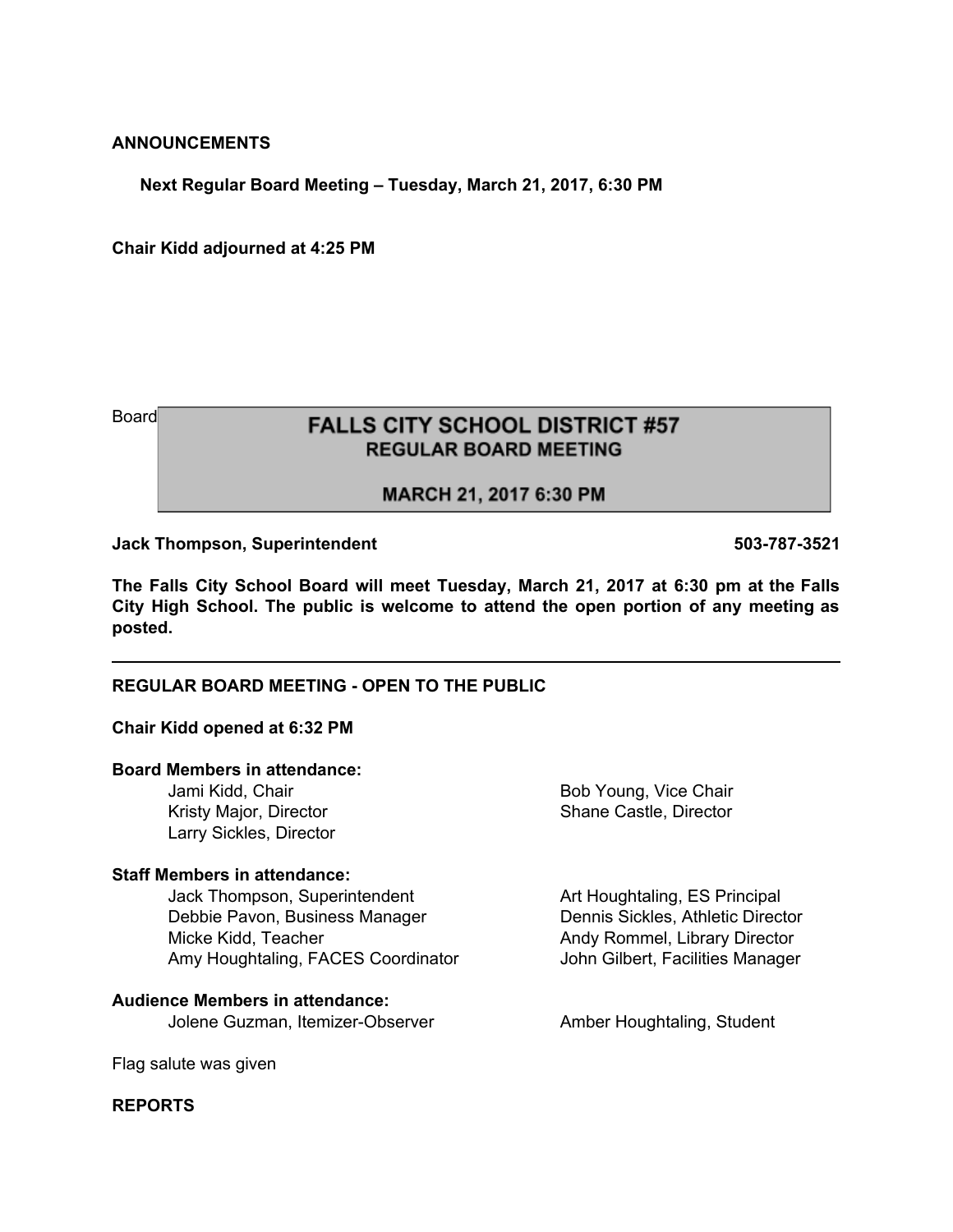- Superintendent / HS Principal: Superintendent Thompson highlighted, from his report, that Alex Ogden has been hired as the Assistant Cook. Mrs. Hendrickson has only positive reports about Alex. We (myself, Don & Debbie) are continuing to work on the 2017-18 budget. Research was done regarding a shelter for archery. It has been decided to go through West Coast Metal Buildings for a shelter. They can make and install for less than materials and labor costs for John to complete. KUDOS to Miranda and Alex: During HS finals, most students stayed after their days was over to have lunch.
- ES Principal: Mr. Houghtaling mentioned that he and Superintendent Thompson attended a Job Fair at WESD. There are many qualified applicants out there and will be setting up interviews for the Reading Specialist and 1<sup>st</sup> Grade Teacher soon. An invitation was given for a board member to be on the interview committee and Director Major agreed. Mr. Houghtaling also thanked the board for having a special meeting for a volunteer application. The approved volunteer had a great time on his son's field trip.
- Business Manager: Ms. Pavon presented the budget.
- Library Director: Mr. Rommel mentioned he is almost ready to put the survey out to the community but wanted to know if the board had any more suggestions. A discussion around an on line survey verses a paper copy. It was decided that both would be the best to get the word out to the community. Mr. Rommel will be attending the City Council meeting.
- Facilities Manager: Mr. Gilbert mentioned the RFP for the HS lighting upgrade will begin March 27. This project is funded by the SB 1149 project. Mr. Gilbert also mentioned the gutters on each building were cleaned. With a group effort we now have the Safety Data Sheets in binders at all four buildings. They are located at the same location as the first aid stations.
- Athletic Director: Mr. Sickles mentioned Falls City was awarded the sportsmanship award. This is a high honor as the Athletic Directors vote on this award after being reviewed by the coaches. Track has started.
- FACES Grant Coordinator: Mrs. Houghtaling mentioned the sustainability team will meet March 24 to discuss the future of FACES. Also mentioned was the Driver's Ed program and Roller Coaster Physics will begin in April. Mrs. Houghtaling changed her FACES hat to Booster Club hat to state that the booster club is thinking about purchasing an ice machine to put in the gym.
- Falls City Teachers Association: No report given

# **INFORMATION & DISCUSSION ONLY**

- 16. Strategic Goals for 2016-17
- 17. Volunteer Application: Volunteer not present.
- 18. Dallas SD, Technology Proposal: Dallas Techs were not in attendance. Superintendent Thompson shared their proposal and that this is not something FCSD can take on at this point.
- 19. Dallas SD, Out-of-District Transfers: Superintendent Thompson shared that Dallas SD will no longer accept any out-of-district transfers. Students currently on a transfer will be allowed to continue.
- 20. Graduating Class of 2016: Superintendent Thompson shared a graph that shows where Oregon falls in the spectrum of the United States for high school exam scoring for the class of 2016.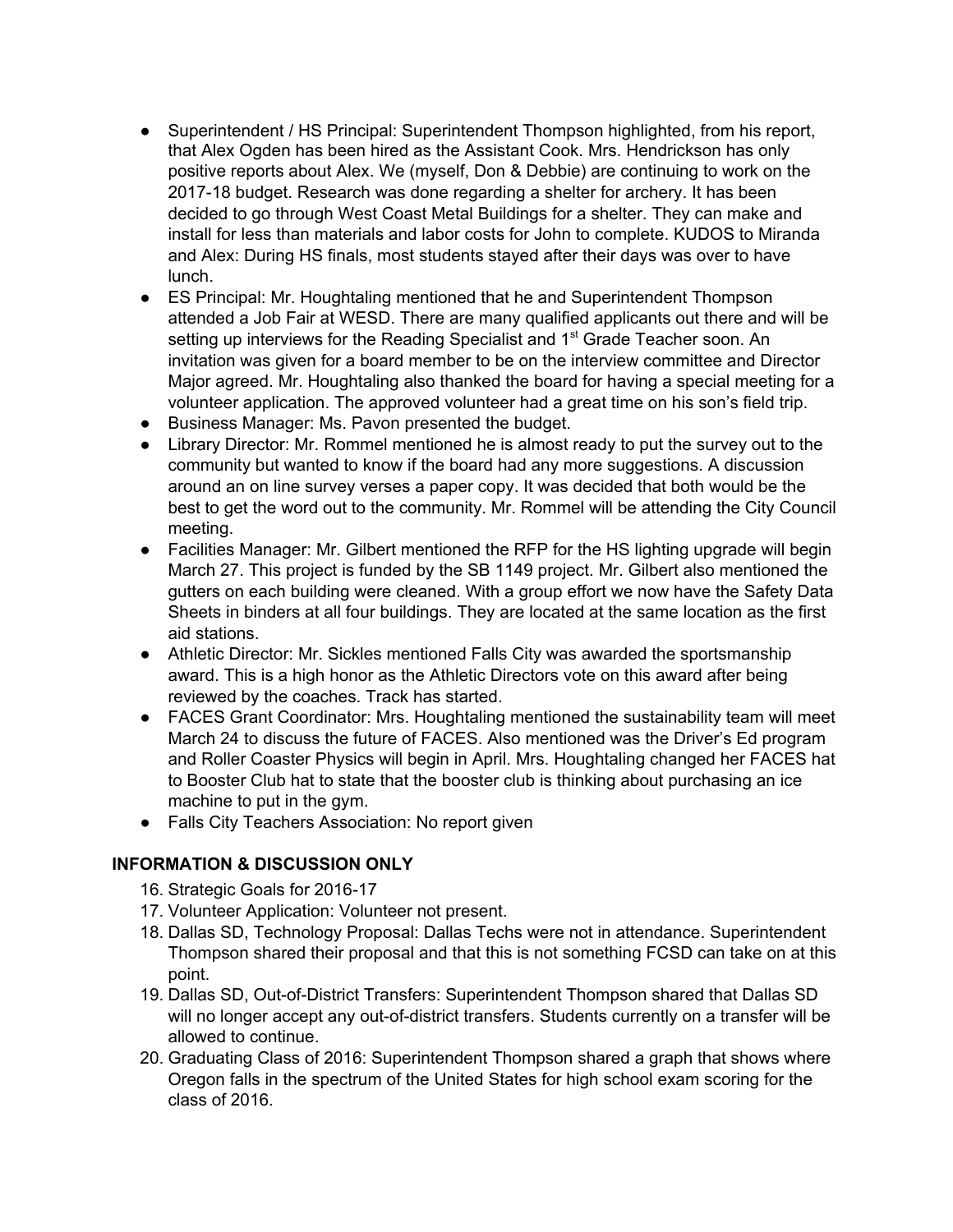- 21. Excellence in Education info: Superintendent Thompson pointed out that there is an opportunity through OnPoint Community Credit Union to nominate an excellent teacher.
- 22. Policy Update (1<sup>st</sup> reading) EFAA; EFAA-AR; EFAE; EFAE-AR; EFAH; EFAJ; EFAL; GCL; GCL/GDL; *GCL-AR; IKI; ING; ING-AR; JEC; JECBD; JECBD-AR; JHCCF; JHCCF-AR; JHCCF; JHCCF-AR; JOC:* Superintendent Thompson went through the policies and gave suggestions as to the updates, options and deleting needed. It was asked if we could have someone come out to talk with students about head lice. Superintendent Thompson said that that would be a possibility.
- 23. Board & Administrator Publication: Superintendent Thompson shared this information.
- 24. OSBA Press Release Video: Was not viewed by consensus of the board.
- 25. Legislators Info: Superintendent Thompson mentioned this information was requested.
- 26. Hired part-time custodian: Superintendent Thompson noted this in his report
- 27. Snow Make-up day, Friday, April 28<sup>th</sup>: Superintendent Thompson shared that the district needed to make up another snow day and this date was chosen.
- 28. 2017-18 District Calendar: Superintendent Thompson shared the proposed district calendar. Chair Kidd tabled the discussion until next meeting.
- 29. FACES Out-of-District Travel: Mrs. Houghtaling presented the opportunity for the Roller Coaster Physics group to travel to California as they can get a group discount through Jet Blue Airlines. Discussion.
- 30. ES Gym Updated information: Ms. Pavon presented a spreadsheet with possible loan amounts with interest and monthly payments. Vice Chair Young asked for research to be done regarding rules on using volunteers & bidding process etc. Willamina built gym with volunteers…how did they do it? Vice Chair Young stated he would like to see this project start this summer (2017).
- 31. Budget Calendar, reminder: Superintendent Thompson shared the budget calendar as a reminder of timelines. Need to send to Bret and Jen. Discussion regarding the PE mandate being pushed back by a possible two years. Need to add to next year's budget: Athletic bussing and score clock.
- 32. Polk County Youth Activity Survey: Mr. Houghtaling shared information regarding a survey that will be going out to students. A discussion around the content on the survey.
- 33. Polk County Grant for FACES: Mrs. Houghtaling shared that Polk County has awarded Falls City FACES with a Workforce Readiness Grant. Half of the grant is paid out now and the remaining half will be awarded in the 2017-18 school year.
- 34. Interviews for Reading Specialist and 1<sup>st</sup> grade teacher: Superintendent Thompson asked the board if anyone would like to sit in on teacher interviews, Monday, April 3, from noon – 5:00 pm. Director Major agreed.
- 35. KV Charter information: Preliminary discussions. Committee will be Chair Kidd, Director Major and Mr. Houghtaling. Kings Valley is interested in chartering with FCSD.

# **ACTION ITEMS**

#### **17. Consent Agenda**

Motion made by Vice Chair Young, seconded by Director Major. All ayes. Approved as presented: Not including the February 21, 2017 minutes. They will be presented at the April meeting.

#### **18. Volunteer Application**

Motion made by Chair Kidd to deny application, seconded by Director Castle. All ayes. Denied as discussed.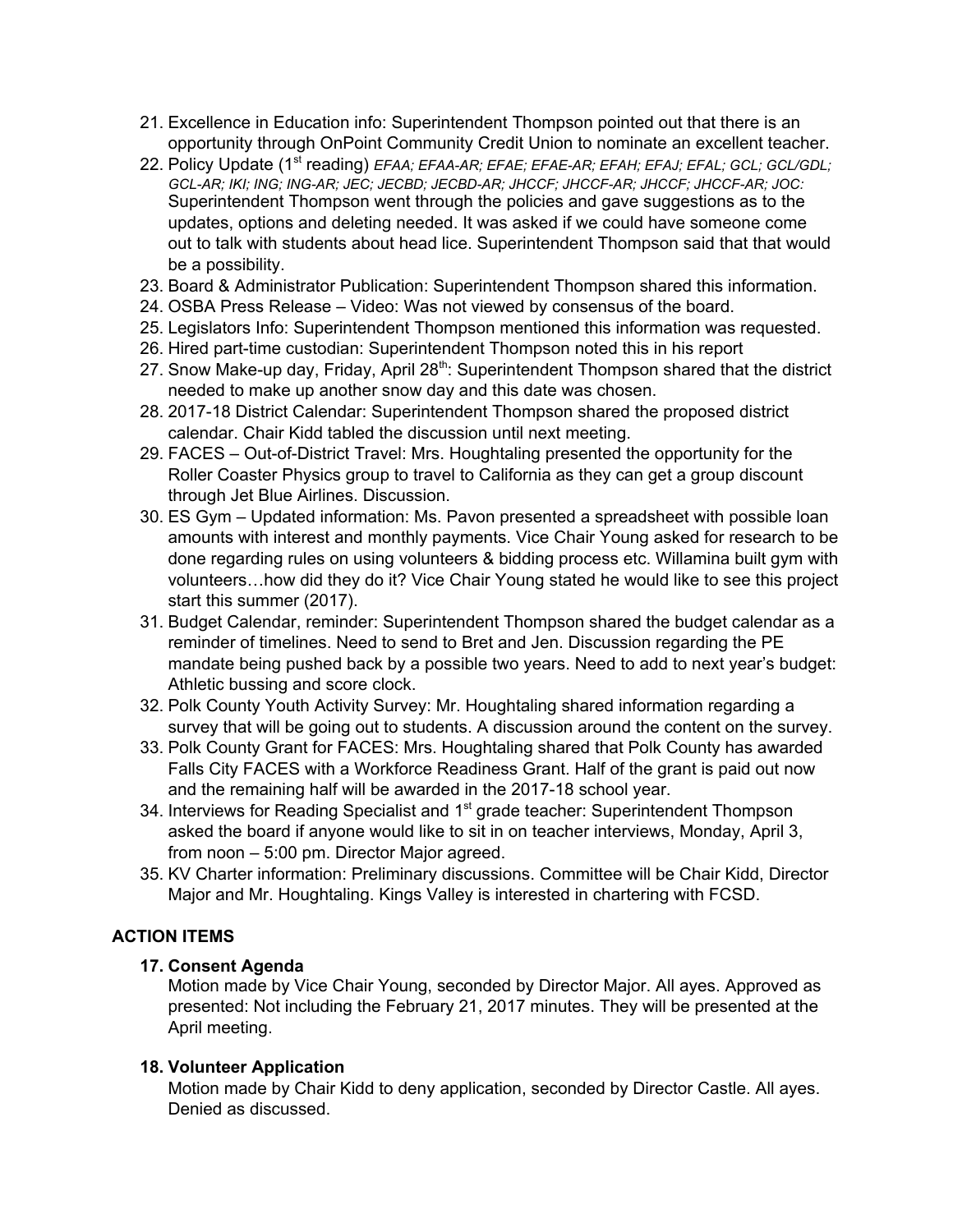#### **19. Snow Make-up day/Updated District Calendar**

Motion made by Vice Chair Young, seconded by Director Castle. All ayes. Approved as presented.

#### **20. 2017-18 District Calendar:**

Motion made by Director Castle, seconded by Director Major. Discussion. Chair Kidd requested to table this until the April meeting.

Motion to table made by Director Castle, seconded by Director Major. All ayes. Approved to table until April meeting.

#### **21. FACES – Out-of-District Travel**

Motion made by Director Castle, seconded by Vice Chair Young. All ayes. Approved as presented.

#### **22. FACES – Grant Donation**

Motion made by Director Castle, seconded by Vice Chair Young. All ayes. Approved as presented.

#### **23. Good of the Order**

Vice Chair Young: RFP – Transportation…Please add to next board meeting agenda.

#### **ANNOUNCEMENTS**

**First Budget Committee Meeting – Wednesday, April 19, 2017, 5:30 PM Next Regular Board Meeting – Wednesday, April 19, 2017, 6:30 PM**

**Chair Kidd adjourned at 6:32 PM**

# Chair **EALLS CITY SCHOOL DISTRICT #57**<br>BUDGET COMMITTEE MEETING MINUTES

April 19, 2017 5:30 PM

#### **Jack Thompson Superintendent 503-787-3521**

**The Falls City School Board and Budget Committee will meet Wednesday, April 19, 2017 at 5:30 pm at the Falls City High School. The public is welcome to attend the open portion of any meeting as posted.**

**BUDGET COMMITTEE MEETING - OPEN TO THE PUBLIC**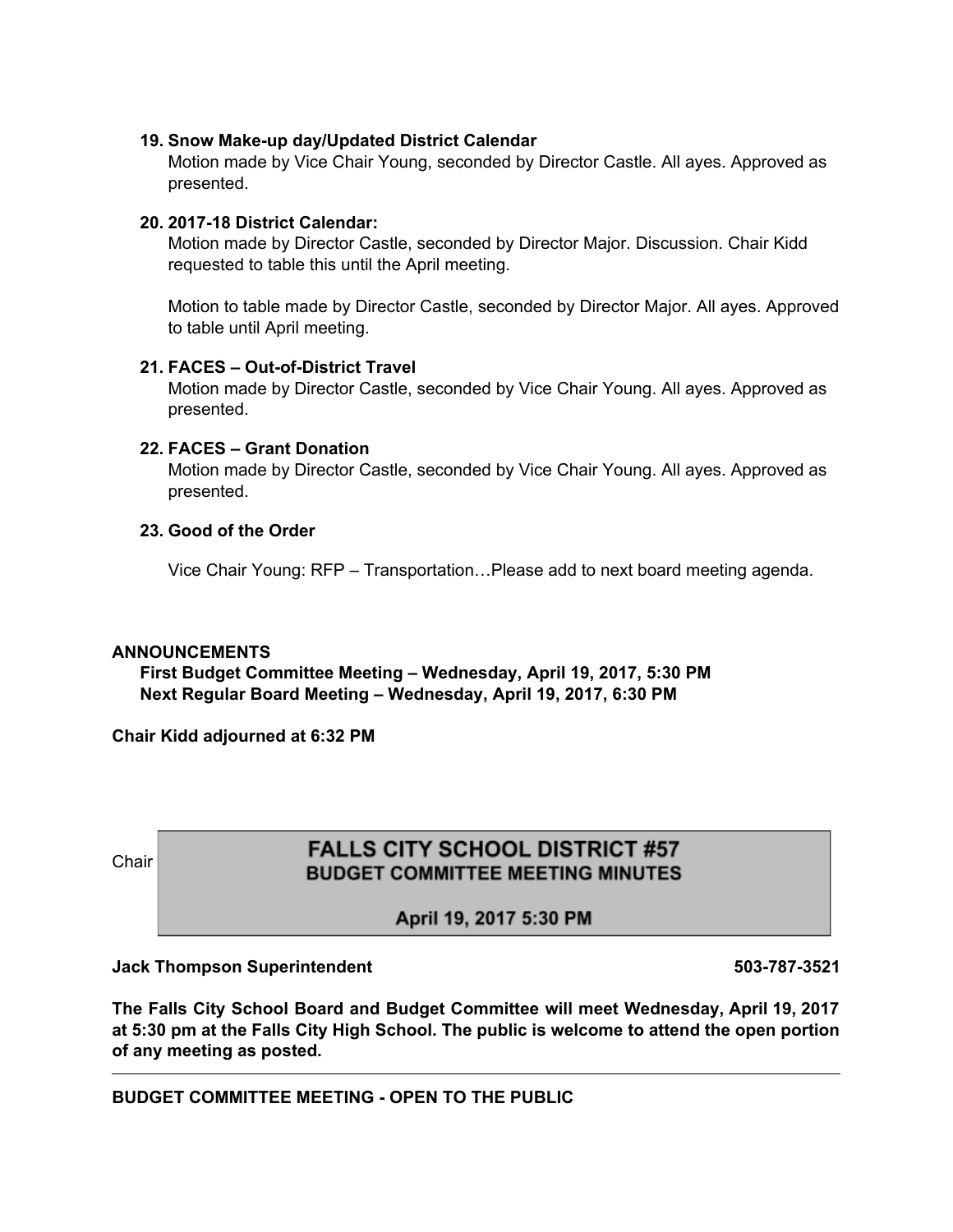#### **Director Sickles opened at 5:34 PM**

#### **Board Members in attendance:**

Larry Sickles, Director

#### **Staff Members in attendance:**

Jack Thompson, Superintendent **Art Houghtaling, ES Principal** Debbie Pavon, Business Manager Don Staehely, Interim Business Manager

Dennis Sickles, Athletic Director **Micke Kidd, Teacher** Micke Kidd, Teacher Amy Houghtaling, FACES Coordinator **Fig. 1** Janell Davis, Teacher

#### **Audience Members in attendance:**

Rich Saunders

Jami Kidd, Chair **Bob Young, Vice Chair** Bob Young, Vice Chair Kristy Major, Director New York Shane Castle, Director

Jessica Wood, Teacher **Miranda Hendrickson, Food Service** 

Amber Houghtaling, Student Ronnie Simmons, Kings Valley

Flag Salute was given

#### **ELECTION OF BUDGET COMMITTEE OFFICERS**

#### **24. Election of Budget Committee Chair**

Motion made by Director Sickles, seconded by Director Major. All ayes. Bret Davis approved as Budget Committee Chair.

#### **25. Election of Budget Committee Vice Chair**

Motion made by Director Sickles, seconded by Chair Kidd. All ayes. Jen Drill approved as Budget Committee Vice Chair.

Ron Simmons spoke asking if Falls City School District would be interested in purchasing three buses for \$100,000 each. The buses would need to be replaced in the year 2025 as the emission standards are changing. Chair Kidd requested a proposal from Ronnie by May 1<sup>st</sup>.

#### **INFORMATION & DISCUSSION ONLY**

- **3.** Budget message: Superintendent Thompson read the budget message.
- **4.** 17-18 Budget proposal: Superintendent Thompson and Don Staehely shared information regarding the proposed budget
	- **a.** adding half-time high school teacher
	- **b.** adding \$400,000.00 loan with \$35,000 debt service payment
	- **c.** the need for new technology
	- **d.** Food Service
		- **i.** Alex Ogden moving back to custodial
		- **ii.** Mike Vetter moving to new district & Central SD will no longer be contracting out the Food Service Director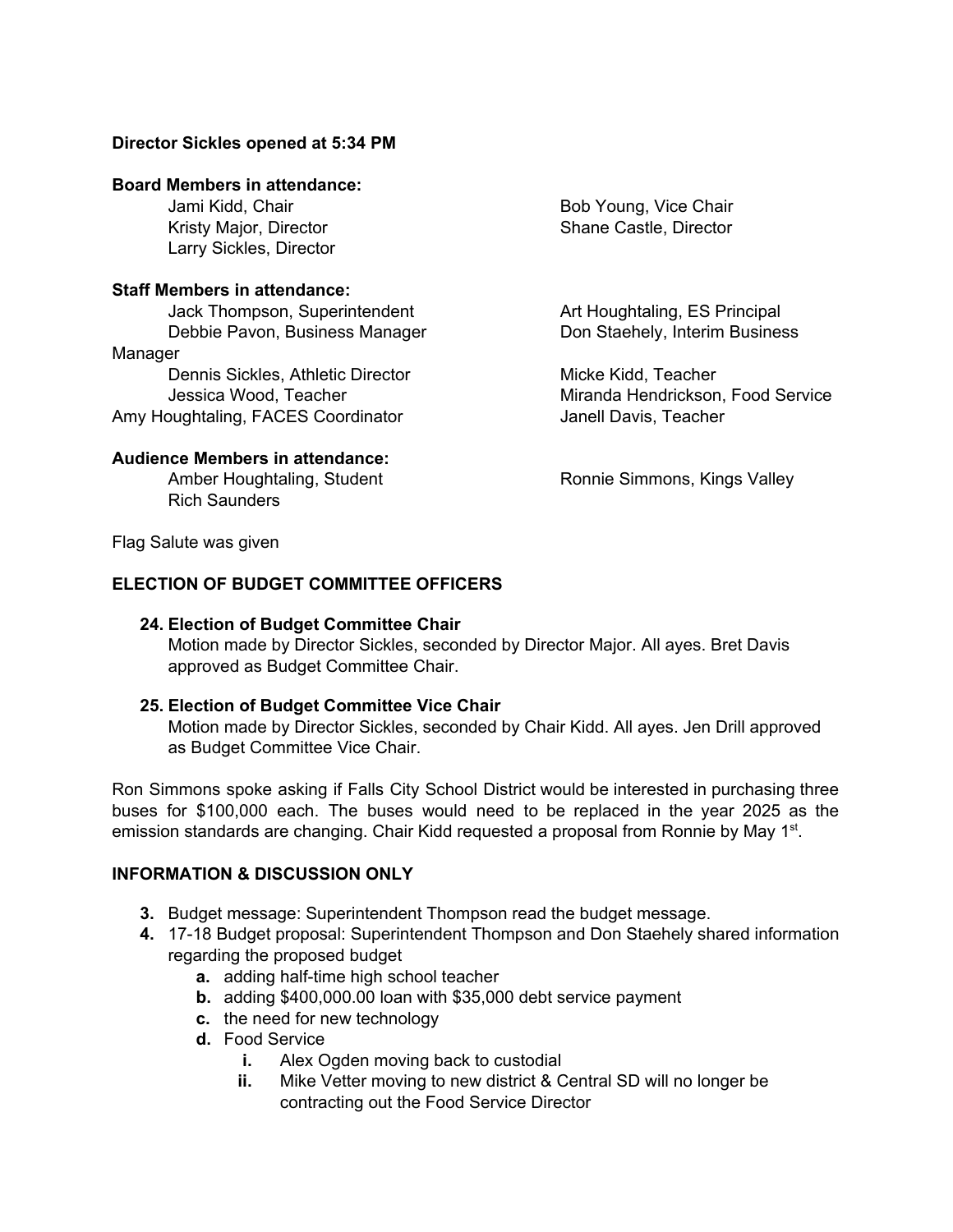- **iii.** Miranda Hendrickson will be the new Food Service Director
- **5.** Discussion.
	- a. Jen Drill asked to go line by line to reduce costs. Superintendent Thompson shared that he, Don and Debbie were very frugal with the numbers. Staffing is 85% of the budget.
- 6. Good of the Order
	- a. Would like 2016-17 projections and actuals at next meeting

Budget Chair Davis recessed at 6:44 PM

**Next Budget Committee Meeting – Tuesday, May 1, 2017 at 5:30 PM**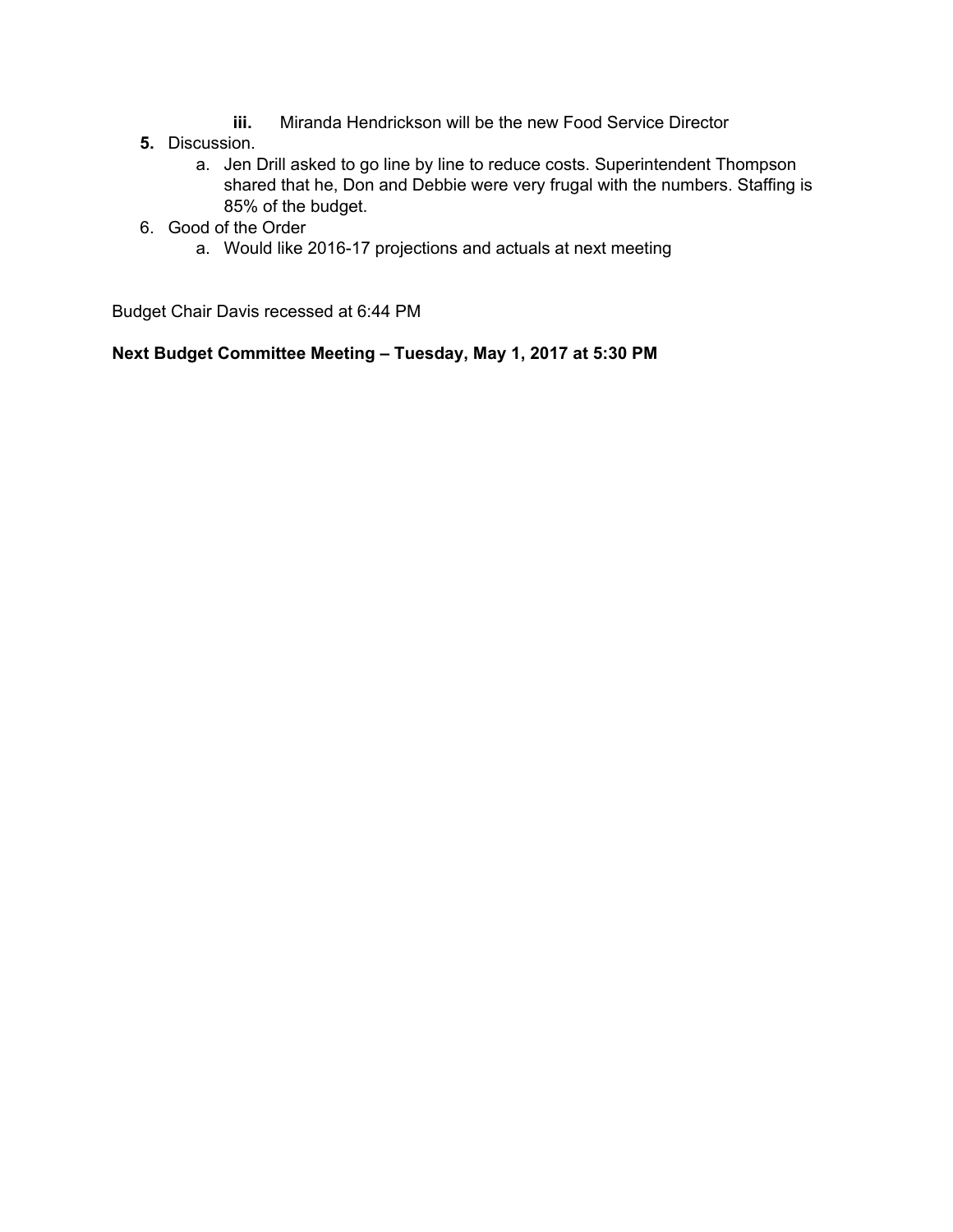# **FALLS CITY SCHOOL DISTRICT #57 REGULAR BOARD MEETING MINUTES**

APRIL 19, 2017 6:30 PM

### **Jack Thompson, Superintendent 503-787-3521**

**The Falls City School Board will meet Wednesday, April 19, 2017 at 6:30 pm at the Falls City High School. The public is welcome to attend the open portion of any meeting as posted.**

# **REGULAR BOARD MEETING - OPEN TO THE PUBLIC**

#### **Chair Kidd opened at 6:45 PM**

#### **Board Members in attendance:**

Jami Kidd, Chair **Bob Young, Vice Chair** Bob Young, Vice Chair Kristy Major, Director **Shane Castle, Director** Shane Castle, Director Larry Sickles, Director

#### **Staff Members in attendance:**

Jack Thompson, Superintendent Art Houghtaling, ES Principal Debbie Pavon, Business Manager Dennis Sickles, Athletic Director Micke Kidd, Teacher Jessica Wood, Teacher Miranda Hendrickson, Food Service Amy Houghtaling, FACES Coordinator **Coordinator** Coordinator **John Gilbert, Facilities Manager** 

#### **Audience Members in attendance:**

Amber Houghtaling, Student

**REPORTS**

- Superintendent / HS Principal: Superintendent Thompson shared that the Transportation RFP has gone out and we have three interested companies. The deadline is May 28 and we'll have a report for you at our next meeting. The Local Service Plan with WESD was finalized with the help of Art and Debbie, as they will be doing this next year. Superintendent Thompson mentioned that he completed the SPR&I for this year.
- ES Principal: Mr. Houghtaling asked if there were any questions regarding his report…none.
- Business Manager: Ms. Pavon shared the monthly budget report and pointed out a new form that shows the monthly payroll expenses.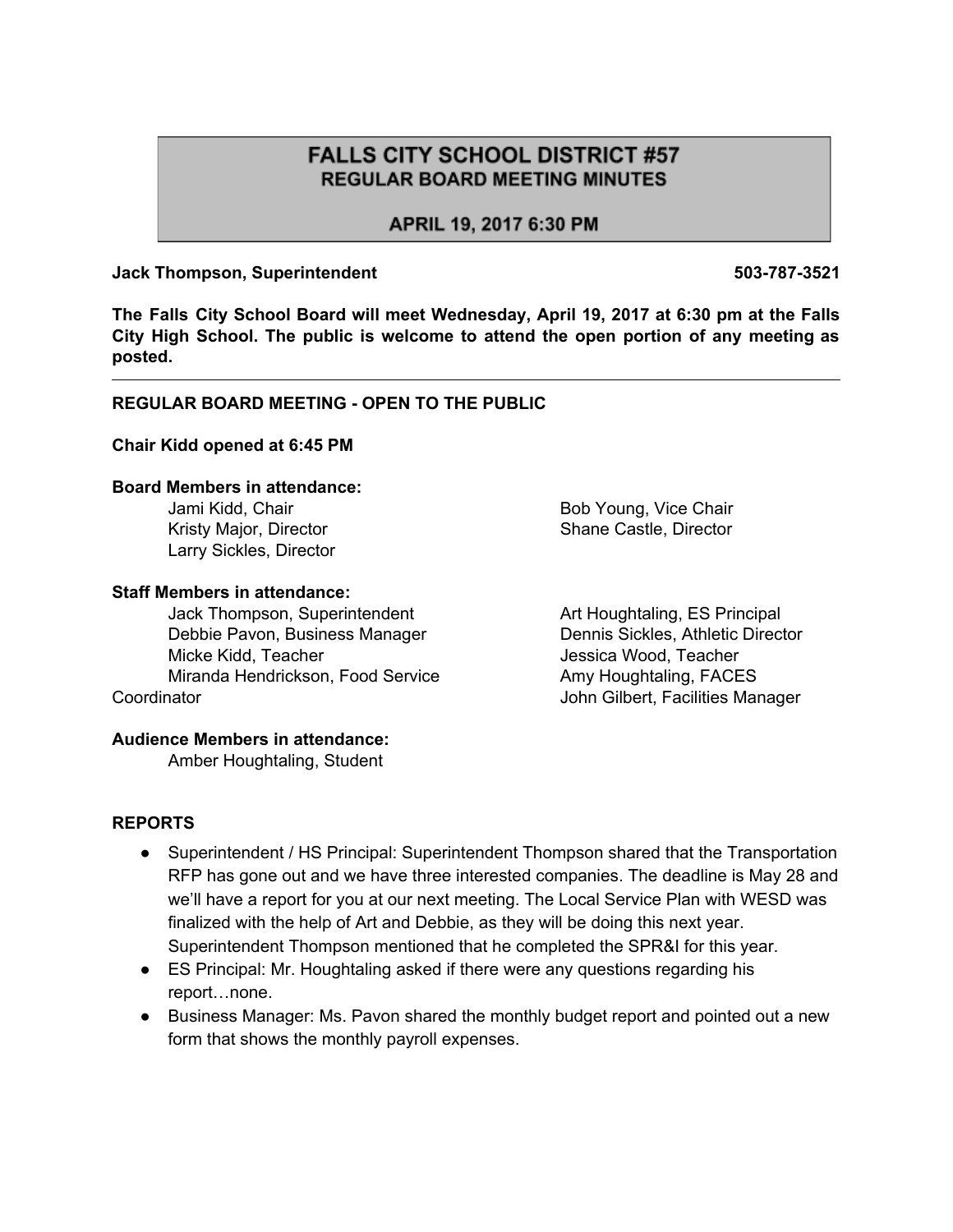- Library Director: Report given, Mr. Rommel not in attendance. Superintendent Thompson shared that the survey went out and at the time of the meeting there were 23 paper surveys returned.
- Facilities Manager: Mr. Gilbert highlighted a few items on his report. The SB 1149 project was completed at the high school with the final walk through this next week. The library/science building shed is getting cleaned out and the SDS books have been put in each building. Superintendent Thompson gave John KUDOS for taking the time to get us up-to-date with this process. Mr. Gilbert handed out a copy of the front page of the OSFMA News … with a picture of the FCES. Mr. Gilbert also mentioned that the football field needs work. There is a bare patch and it may need aerated and reseeded.
- Athletic Director: Mr. Sickles noted he will be attending the AD conference later in April and wanted the board's recommendation with the classification changes. The board's recommendation is to raise the numbers to allow more students to play. Jen Drill brought up the idea of having an athletic or booster club fundraiser and selling camping sites on the football field for the solar eclipse. Discussion: garbage, bathrooms, security, damage to field, liability, etc. The board requested Debbie look into the legal issues.
- FACES Grant Coordinator: Mrs. Houghtaling brought up that they hired eight students for the Workforce Readiness Program. Alex Ogden will be the supervisor on this project. A handout was given regarding the Sustainability grants with the sad news that FC did not receive the Honda Grant but waiting to hear about the Ford Grant. Mrs. Houghtaling asked the board and administration for what they want to focus on with the future of FACES.
- Falls City Teachers Association: No report given

# **INFORMATION & DISCUSSION ONLY**

- 36. Strategic Goals for 2016-17
- 37. OCF Grant for Music: Jessica Wood shared that FC received a grant to fund the music program for an Ethos teacher and instruments.
- 38. School Board Summer Camp information: Superintendent Thompson shared information on the OSBA Summer Camp. Chair Kidd and Director Major indicated they wanted to attend. Ms. Pavon will make arrangements.
- 39. Coaches pay information: Superintendent Thompson shared the coaches pay scale from other area small schools. KUDOS to Natascha for getting this information. It was requested that the current FC coaches pay be brought to the next meeting.
- 40. Policy Update (2<sup>nd</sup> reading): EFAA; EFAA-AR; EFAE; EFAE-AR; EFAH; EFAJ; EFAL; GCL; GCL/GDL; GCL-AR; IKI; ING; ING-AR; JEC; JECBD; JECBD-AR; JHCCF; JHCCF-AR; JHCCF; JHCCF-AR; JOC – Superintendent Thompson went through all the policies. Discussion regarding EFA. Chair Kidd would like to see students be able to get one free milk if not getting a lunch.
- 41. ES Gym update: Superintendent Thompson and Ms. Pavon shared their responses from several people (PACE, OSBA, Oregon State Credit Union) regarding the potential liabilities with building a gym using volunteers. Vice Chair Young asked if we could hire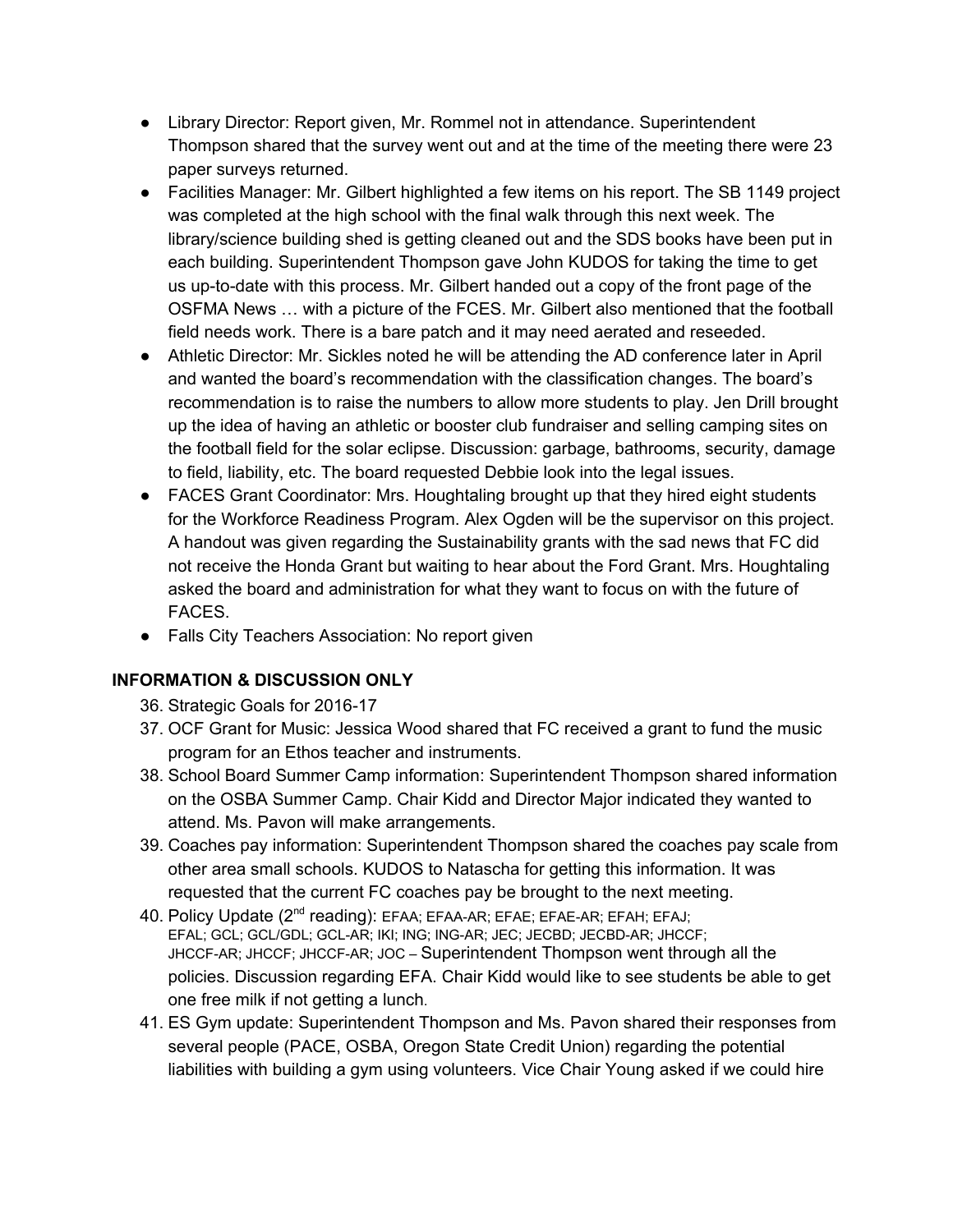current staff using the prevailing wage so we wouldn't be using volunteers. Discussion about current staff wanting to work during the summer.

- 42. Resolution 1617-021: Superintendent Thompson and Ms. Pavon shared that Don Staehely is finding more error and this resolution brings this year up-to-date with appropriations.
- 43. Negotiations for Licensed Contract: Superintendent Thompson asked who, from the board, would like to be on the negotiating team. Director Castle and Director Major agreed. The negotiation team will be Directors Castle & Major, Mr. Houghtaling and Ms. Pavon with Superintendent Thompson as council.
- 44. Classified Handbook: Superintendent Thompson asked who, from the board, would like to be on the team to look over and approve the classified handbook. Director Castle and Director Major agreed. The team will be Directors Castle & Major, Mr. Houghtaling and Ms. Pavon with Superintendent Thompson as council.
- 45. RFP Transportation, update: Superintendent Thompson shared the timeline for proposals. April 28 is the deadline for submission and we will share the bids at the next meeting.
- 46. Interim Superintendent: Chair Kidd wanted to bring to the boards attention that we need to vote on this.
- 47. Moving 8<sup>th</sup> grade to High School: Director Sickles wants to know if it is possible to move the  $8<sup>th</sup>$  grade class to the HS. Discussion. At this point, not feasible.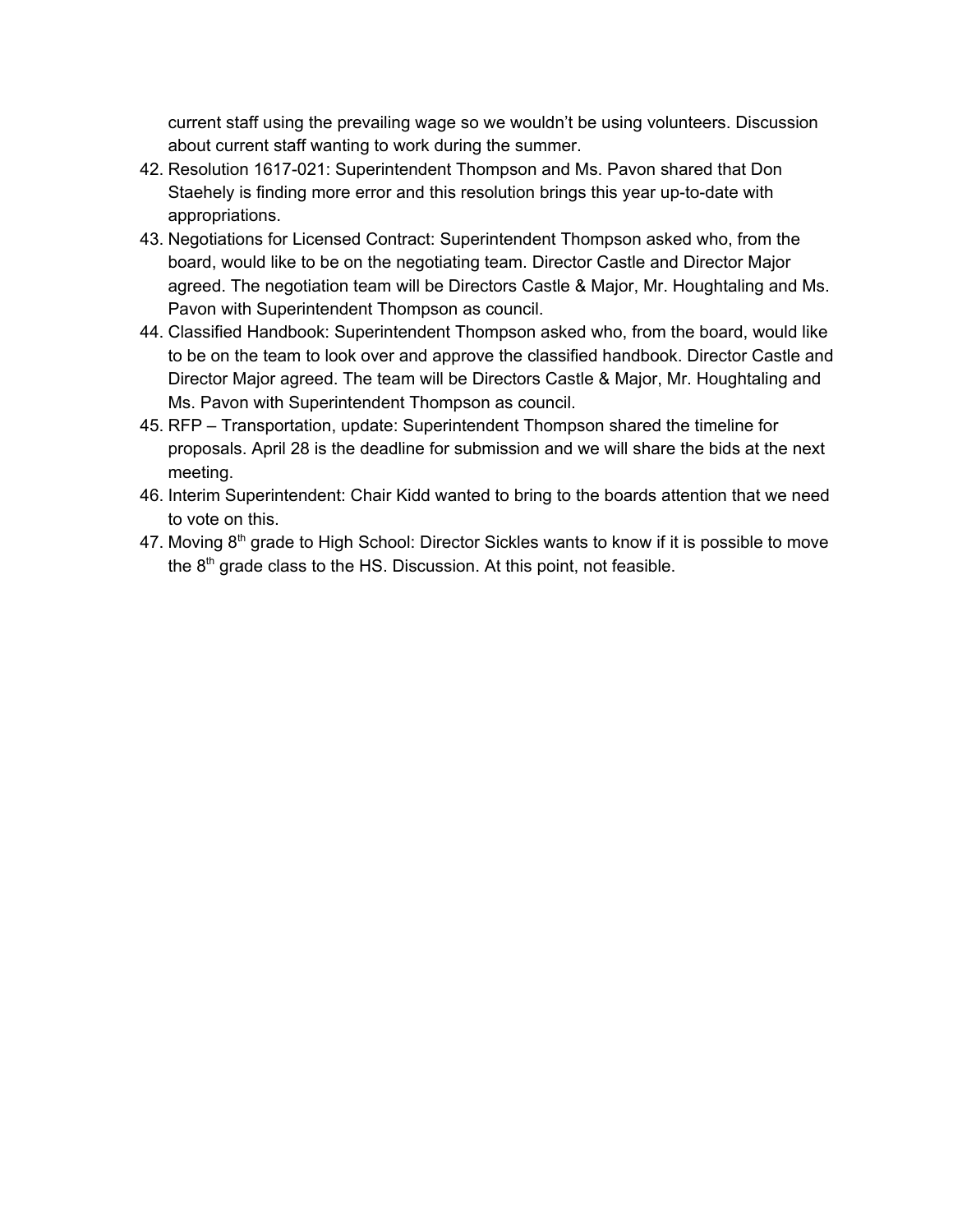#### **ACTION ITEMS**

#### **26. Consent Agenda**

Motion made by Director Castle, seconded by Director Major. All ayes. Approved as presented

#### **27. OCF Grant for Music**

Motion made by Director Major, seconded by Director Castle. All ayes. Approved receipt of grant as presented.

#### **28. Negotiations for Licensed Contract**

Motion made by Chair Kidd, seconded by Vice Chair Young. All ayes. Director Castle and Director Major approved as discussed.

#### **29. Policy Update**

Motion made by Director Castle, seconded by Director Chair Kidd. All ayes. Approved as presented, holding out policy EFA to be brought to next meeting.

#### **30. Classified Handbook**

Motion made by Chair Kidd, seconded by Director Major. All ayes. Director Castle and Director Major approved as discussed.

#### **31. Resolution 1617-021**

Motion made by Director Castle, seconded by Director Major. All ayes. Approved as presented.

#### **32. Interim Superintendent**

Motion made by Chair Kidd, seconded by Director Major. All ayes. Interim Superintendent for the 2017-18 school year will be Art Houghtaling contingent on contract negotiation. Approved as discussed

#### **33. Free Milk for Students**

Falls City School District will no longer charge a student for one individual milk. The cost will be absorbed by the Falls City School District. Motion made by Director Sickles, seconded by Chair Kidd. All ayes. Approved as discussed.

#### **34. Good of the Order**

#### **ANNOUNCEMENTS**

**Budget Committee Meeting – Monday, May 1, 2017, 5:30 PM Board Work Session – Monday, May 1, 2017, 6:30 PM Budget Committee Meeting – Tuesday, May 16, 2017, 5:30 PM Regular Board Meeting – Tuesday, May 16, 2017, 6:30 PM**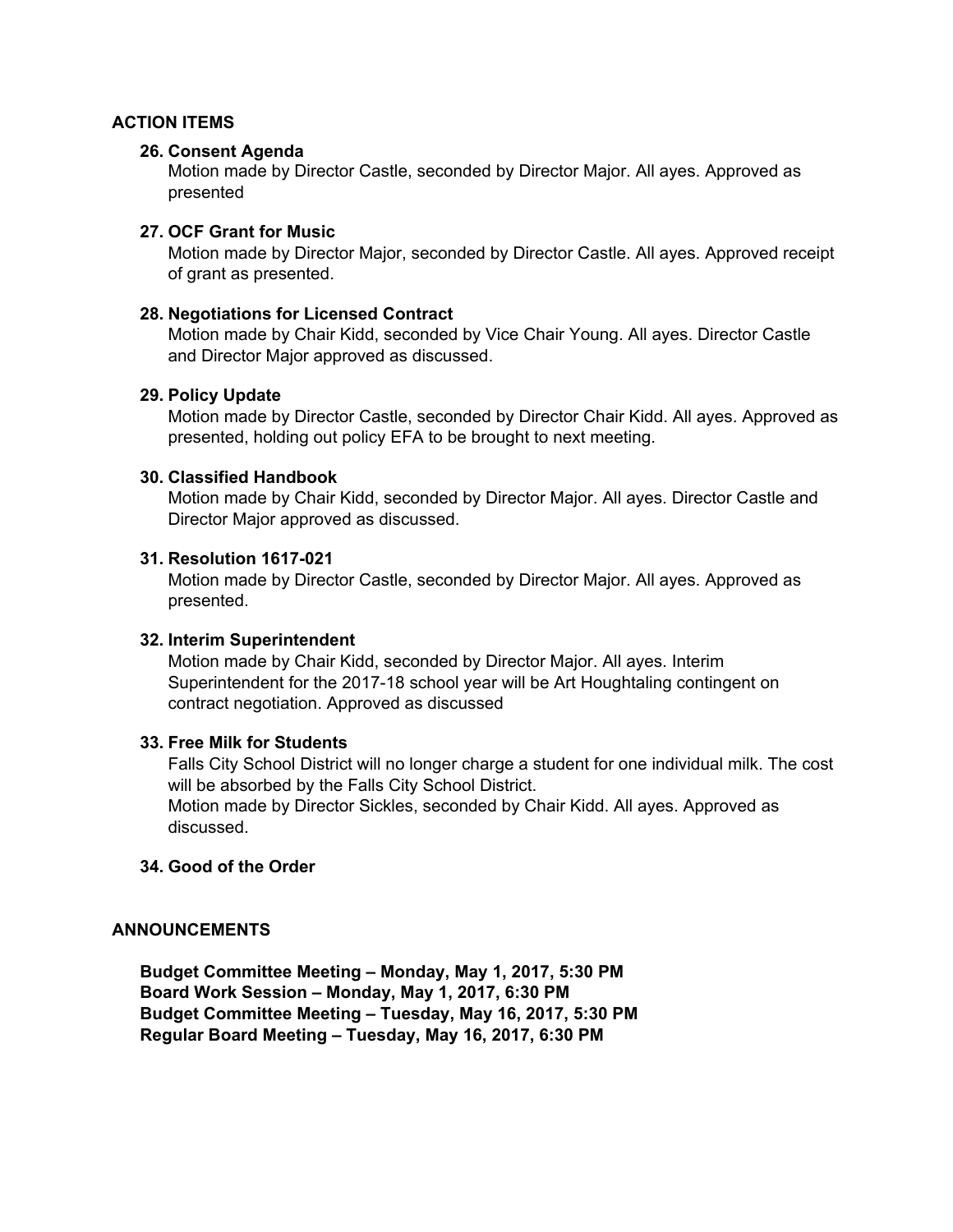Board Chair **Date** 

# **FALLS CITY SCHOOL DISTRICT #57 BUDGET COMMITTEE MEETING MINUTES**

# May 1, 2017 5:30 PM

#### **Jack Thompson Superintendent 503-787-3521**

**The Falls City School Board and Budget Committee will meet Monday, May 1, 2017 at 5:30 pm at the Falls City High School. The public is welcome to attend the open portion of any meeting as posted.**

# **BUDGET COMMITTEE MEETING - OPEN TO THE PUBLIC**

#### **Budget Vice Chair opened at 5:40 PM**

#### **Budget Committee Members in attendance:**

Jen Drill, Vice Chair

#### **Board Members in attendance:**

Jami Kidd, Chair Bob Young, Vice Chair Larry Sickles, Director

#### **Staff Members in attendance:**

Jack Thompson, Superintendent **Art Houghtaling, ES Principal** Debbie Pavon, Business Manager Don Staehely, Interim Business

#### Manager

Dennis Sickles, Athletic Director Micke Kidd, Teacher Amy Houghtaling, FACES Coordinator **John Gilbert, Facilities Manager** 

Kristy Major, Director **Shane Castle, Director** Shane Castle, Director

#### **Audience Members in attendance:**

Amber Houghtaling, Student

Flag Salute was given

#### **INFORMATION & DISCUSSION ONLY**

- **1.** Don Staehely shared that the state allocation has increased for the 2015-16…giving FCSD an additional \$106,000. This was due to an increase in students.
- **2.** Don Staehely also shared a print out of the 2016-17 current budget with projected numbers.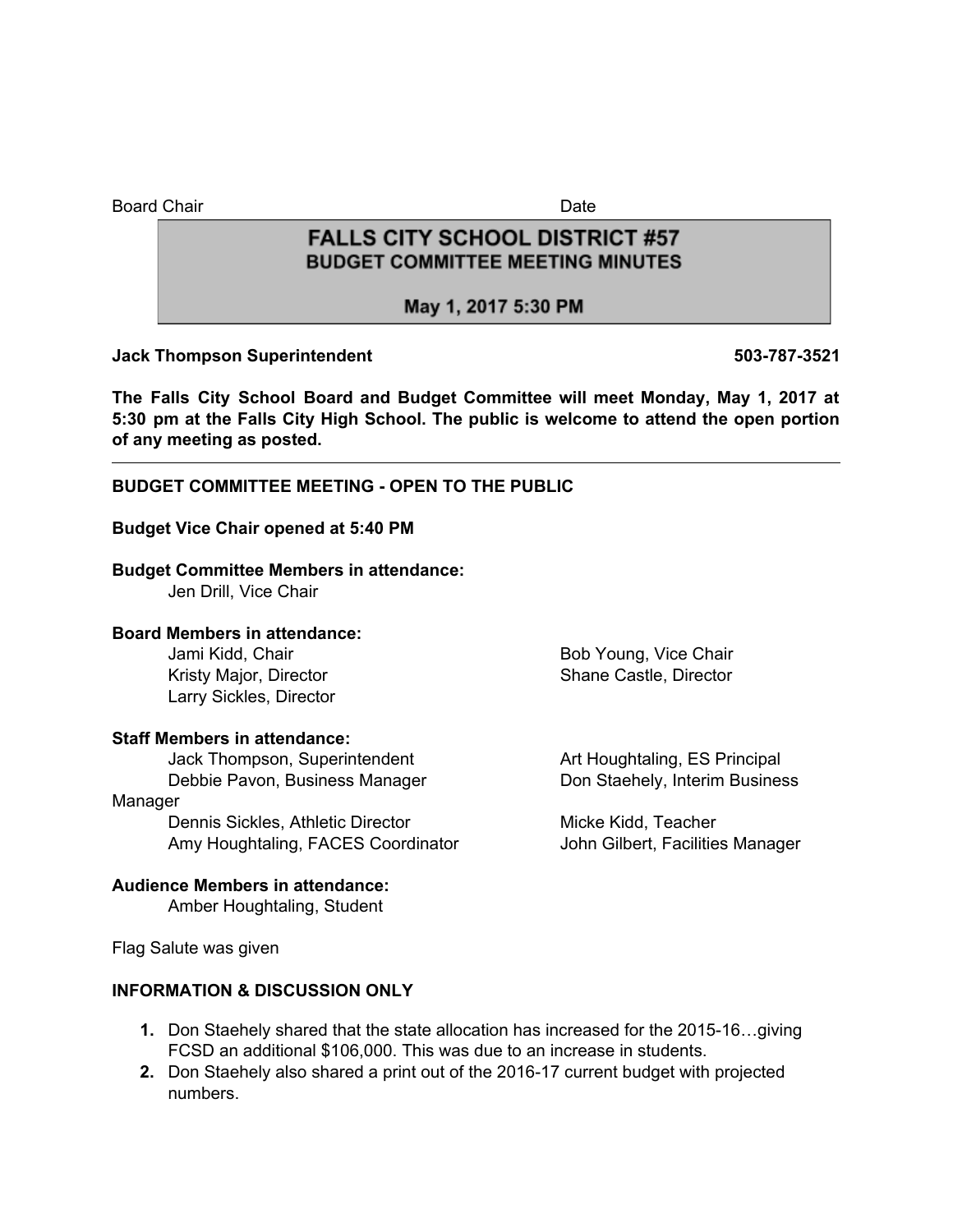- **3.** 2017-18 Proposed Budget, Q & A.
	- **a.** Vice Chair Drill asked what the District's Mission/Goals are, Superintendent Thompson read aloud.
	- b. What are the student numbers looking like for 2017-18?
	- c. Still want to hire  $1<sup>st</sup>$  grade teacher, possibly with PE Endorsement to give Elem teachers more planning time.
	- d. Suggested reducing the vacant Superintendent/Administration position salary by half.

Bring to next meeting: Draft 2017-18 approved budget with updated numbers.

Budget Vice Chair Drill recessed at 6:55 PM

# **Next Budget Committee Meeting – Tuesday, May 16, 2017 at 5:30 PM FALLS CITY SCHOOL DISTRICT #57**

**BOARD WORK SESSION MEETING** 

May 1, 2017 7:00 PM

#### **Jack Thompson Superintendent 503-787-3521**

**The Falls City School Board will meet Monday, May 1, 2017 at 7:00 pm at the Falls City High School. The public is welcome to attend the open portion of any meeting as posted.**

#### **BOARD MEETING – WORK SESSION – OPEN TO THE PUBLIC 7:00 PM**

#### **Chair Kidd opened at 7:02 PM**

#### **Board Members in attendance:**

Jami Kidd, Chair **Bob Young, Vice Chair** Bob Young, Vice Chair Kristy Major, Director New York Shane Castle, Director Larry Sickles, Director

#### **Staff Members in attendance:**

Jack Thompson, Superintendent **Art Houghtaling, ES Principal** Debbie Pavon, Business Manager Dennis Sickles, Athletic Director Micke Kidd, Teacher **John Gilbert, Facilities Manager** John Gilbert, Facilities Manager

#### **Audience Members in attendance:**

Amber Houghtaling, Student

#### **INFORMATION & DISCUSSION ONLY**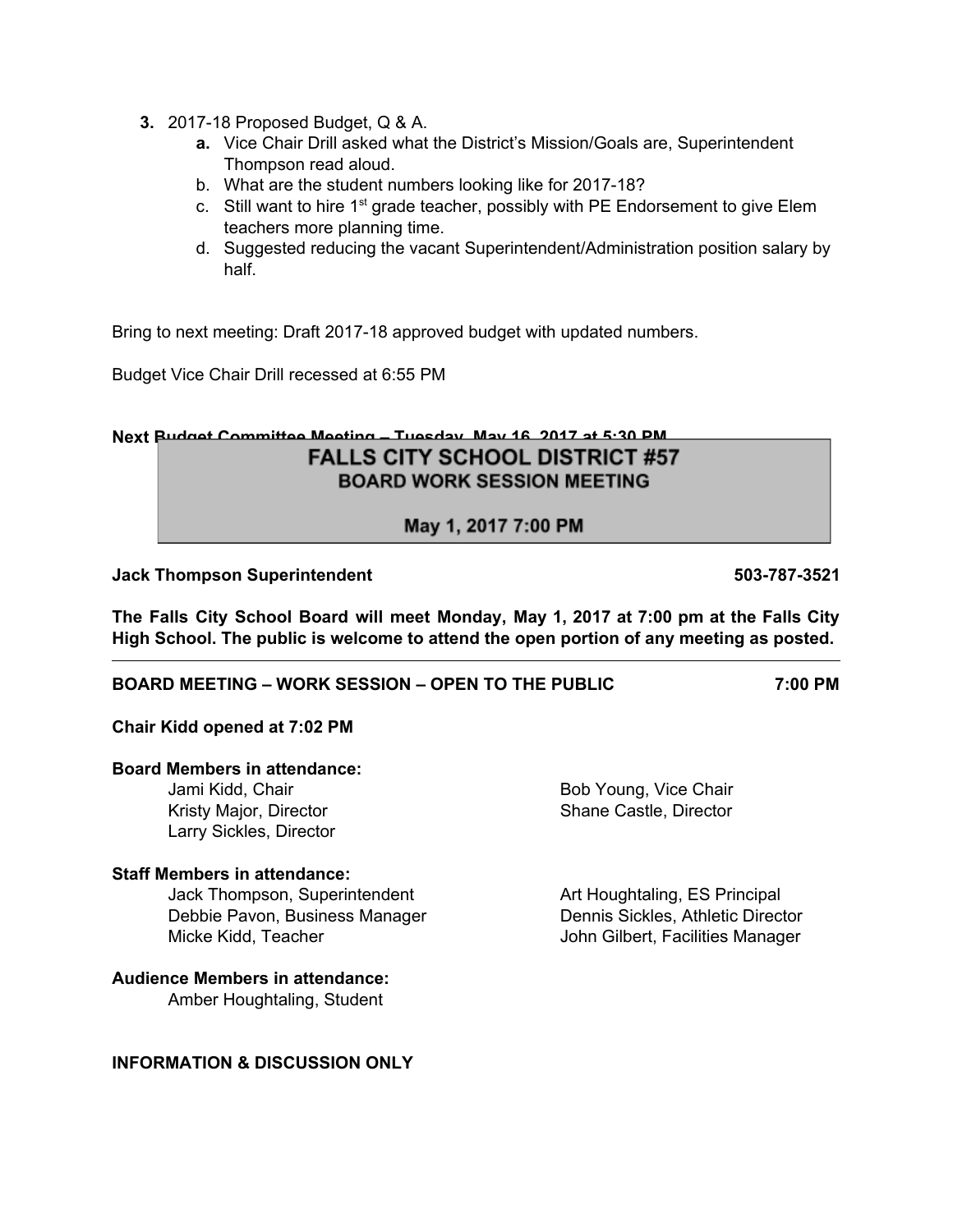- 1. Superintendent Insurance: Ms. Pavon proposed allowing FCSD to carry Jack Thompson's insurance for through September with Lake County ESD reimbursing the district. There is a cost savings involved for Lake County ESD.
- 2. ES Gym: Superintendent Thompson handed out some information about General Steel Buildings. Discussion. Superintendent Thompson would like to have General Steel come to survey the land and give a quote. Vice Chair Young suggested we look at moving the proposed gym location to closer to the ES and take down existing covered play shed.
- 3. Transportation Proposals, update: Superintendent Thompson shared that only one bus company submitted a bid proposal. Ms. Pavon handed out the proposal packets from Mid-Columbia. Discussion.
	- a. Pros:
		- i. Regular route driver nice.
		- ii. Communication
		- iii. Not dropping off students without older sibling or parent/guardian present
	- b. Cons:
		- i. No heater at times
		- ii. Drivers not wanting to stop for food (pushing hours)
		- iii. Maintenance not happening on a regular basis
- 4. Kings Valley Charter: Chair Kidd would like support for her and Director Major to continue conversations with Kings Valley to be a Falls City School District Charter. Possibly changing boundaries. Consensus with support. No vote needed.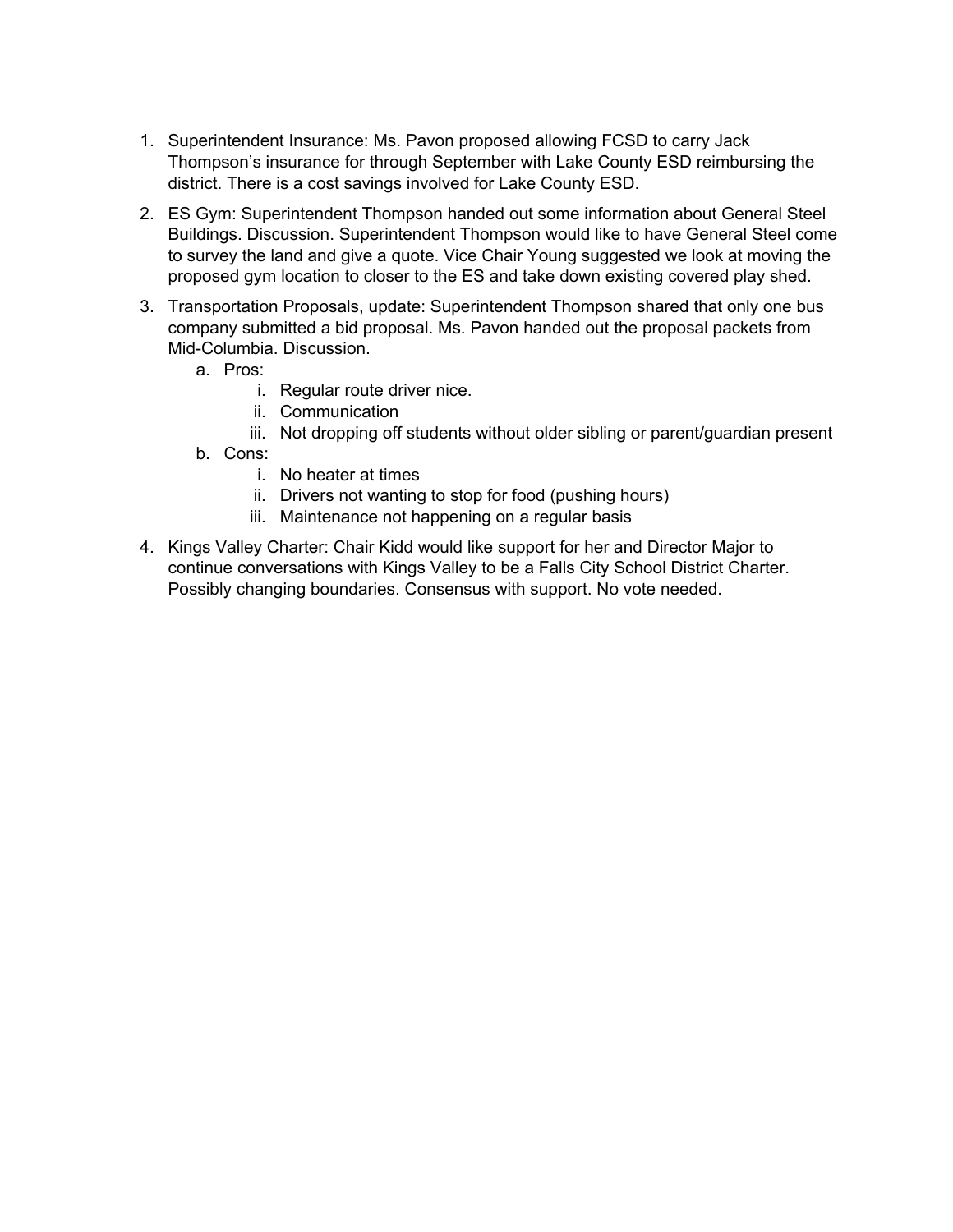# **ACTION ITEMS**

# **1. Superintendent Insurance**

Motion made by Vice Chair Young, seconded by Director Sickles. All ayes. Approved as presented.

# **2. RFP – Transportation**

Motion made by Vice Chair Young, seconded by Director Sickles. All ayes. Approved contract with Mid-Columbia Bus Co for 2017-2020.

# **3. ES Gym Estimate**

Motion made by Director Sickles, seconded by Chair Kidd. All ayes. Approved to have General Steel Co come to do an estimate.

# **Good of the Order**

- **1.** Mr. Houghtaling brought thank you notes for the board to sign for the OCF grant.
- **2.** Dennis Sickles mentioned that FC & KV want to co-op for Track for 2017-18. We would do well against the 2A schools. All agreed to continue conversation.
- **3.** Micke Kidd mentioned that Taft HS sent email stating we have good athletes & role models.

Chair Kidd adjourned at 7:49 PM

**Budget Committee Meeting – Tuesday, May 16, 2017, 5:30 PM Regular Board Meeting – Tuesday, May 16, 2017 at 6:30 PM**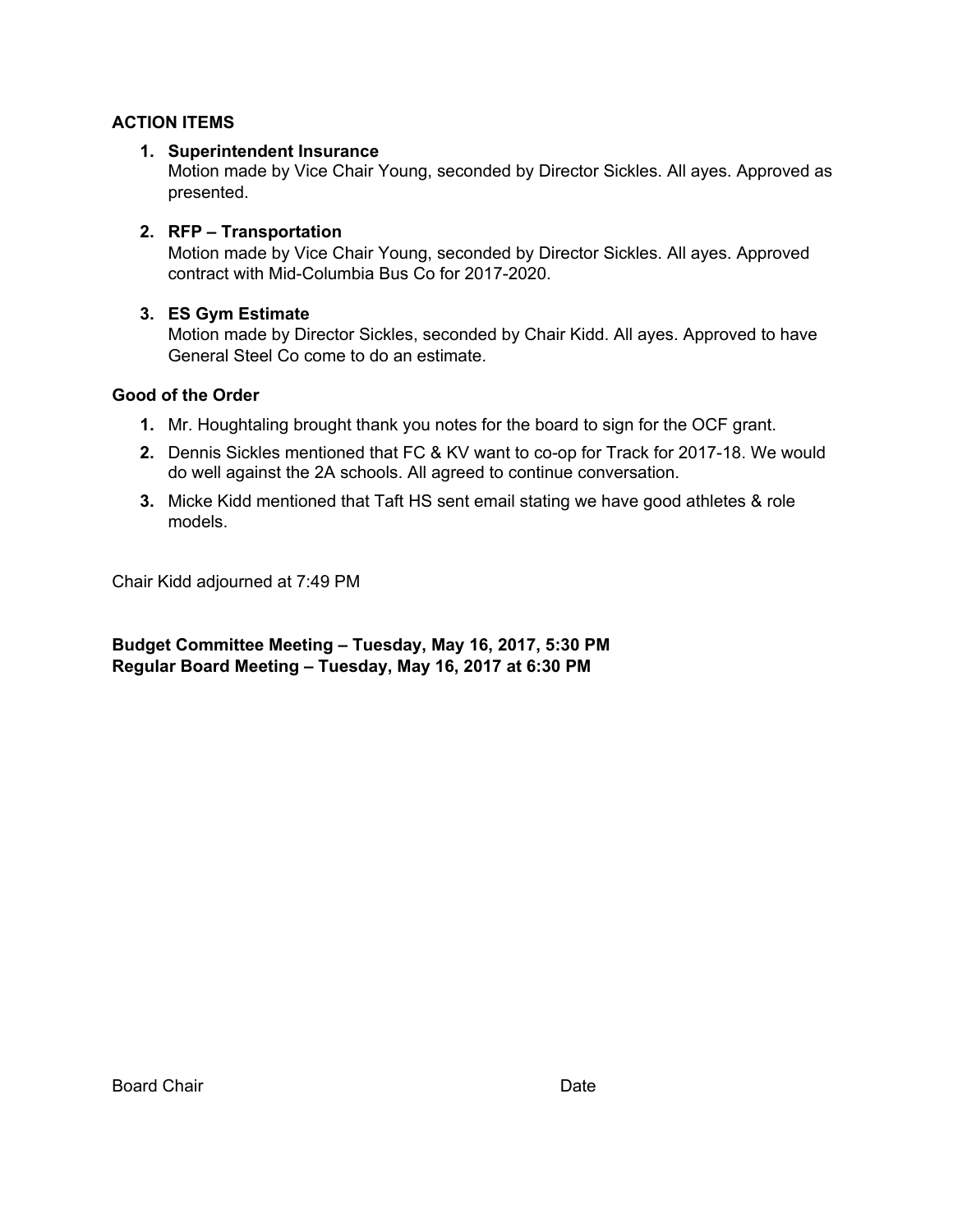# **FALLS CITY SCHOOL DISTRICT #57 REGULAR BOARD MEETING**

# MAY 16, 2017 6:30 PM

#### **Jack Thompson, Superintendent 503-787-3521**

**The Falls City School Board will meet Tuesday, May 16, 2017 at 6:30 pm at the Falls City High School. The public is welcome to attend the open portion of any meeting as posted.**

#### **REGULAR BOARD MEETING - OPEN TO THE PUBLIC**

#### **Chair Kidd opened at 6:30 PM**

#### **Board Members in attendance:**

Kristy Major, Director **Shane Castle, Director** Shane Castle, Director Larry Sickles, Director

#### **Staff Members in attendance:**

Jack Thompson, Superintendent **Art Houghtaling, ES Principal** Debbie Pavon, Business Manager Micke Kidd, Teacher Amy Houghtaling, FACES Coordinator **John Gilbert, Facilities Manager** Lynn Bailey, Grant Writer

#### **Audience Members in attendance:**

Amber Houghtaling, Student **Jen Drill, Community Member** Bret Davis, Community Member **Jolene Guzman, Itemizer-Observer** 

Jen Drill, on behalf of the City of Falls City, invite the school board and district staff to a meeting regarding the Wagner Library. The meeting will be held at the Community Center on Thursday, June 8 at 6:00 pm. Superintendent Thompson and Mr. Rommel will have the results of the survey available.

#### **REPORTS**

- Superintendent / HS Principal: Superintendent Thompson touched on a few items from his report making not the Jr/Sr banquet has been moved to May 26, as the track team will be at State.
- ES Principal: Mr. Houghtaling highlighted, from his report, that the snow days have all been made up and the students and staff are thrilled. April was a really long month. The

Jami Kidd, Chair **Bob Young, Vice Chair** Bob Young, Vice Chair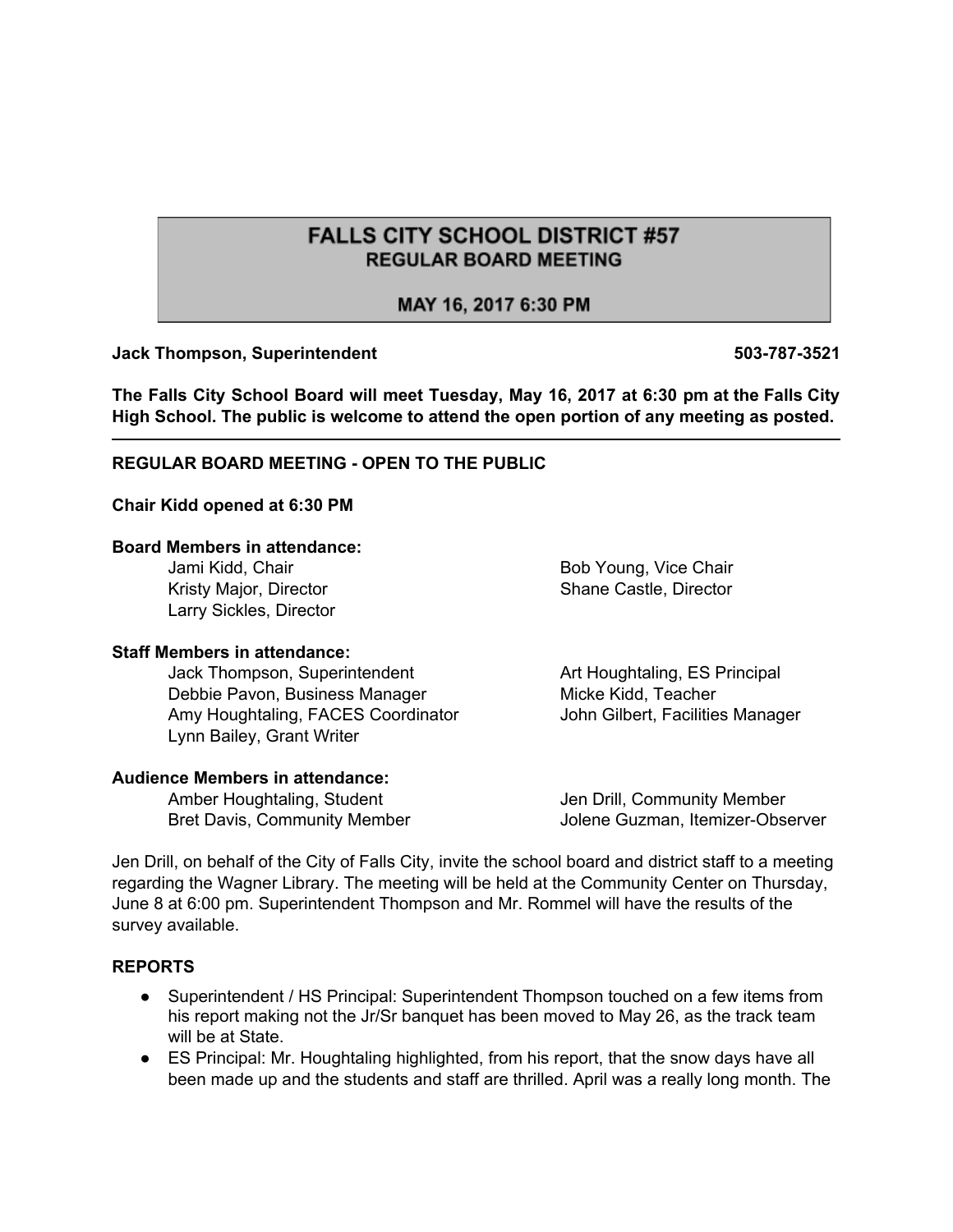jog-a-thon raised over \$2,500! Mr. Houghtaling mentioned that a new Assistant Cook was hired: Sharrie Inman.

- Business Manager: Ms. Pavon presented the budget.
- Library Director: Mr. Rommel was not in attendance and no report presented.
- Facilities Manager: Mr. Gilbert mentioned we received a grant, through Ronnie Simmons, to receive an AED to be placed on the golf cart. Will need to purchase a few items to go along with it, but will have it installed once those items are received.
- Athletic Director: Mr. Sickles shared that the Open Gyms are bringing in at least 20 students each night. Mr. Kidd mentioned the students attending the State track meets.
- FACES Grant Coordinator: Mrs. Houghtaling shared that the Workforce Readiness crew has been working hard under the supervision of Alex Ogden. Amy Tucker and Mike McConnell met with the group as teaching sessions. Ms. Bailey mentioned she is researching new grant opportunities that might help with the new ES gym project.
- Falls City Teachers Association: Ms. Waugh reported on a few things happening at the ES.

# **INFORMATION & DISCUSSION ONLY**

- 48. Strategic Goals for 2016-17: Reviewed.
- 49. Board & Administrator Publications: Superintendent Thompson shared the publications and that they are provided for the board to read.
- 50. Policy Update (1<sup>st</sup> reading): EFA: Reviewed. Superintendent Thompson noted this policy must be approved in June and new wellness goals and activities must be implemented in 2017-18.
- 51. Policy Update (2<sup>nd</sup> reading): EFAA-AR: Reviewed. Discussed.
- 52. ES Gym update: General Steel Project Survey: Superintendent Thompson shared the survey request from General Steel. Mr. Houghtaling and Vice Chair Young to complete survey. Discussion: Port-a-Poties; septic tank into city sewer; drainage; propane; Pacific Power (transformer/meter base); parking spaces.
- 53. Resolution #1617-023, Budget Approval: Discussed.
- 54. Coaches Pay Scale: Superintendent Thompson and Ms. Pavon shared pay scales from other small districts and what we are currently paying. Discussion stopped by Superintendent Thompson because this is a bargaining issue and not to be discussed in open session.
- 55. 2017-18 District Calendar: Discussed.
- 56. Phone Service Contract: Superintendent Thompson shared that we received three bids and accepted the bid with Century Link. Unfortunately, their bid did not match the contract they proposed and due to terrible customer service, we did not sign the contract. Josh Wilson is looking in to contracting with the company that works with Dallas School District.
- 57. High School Graduation, who will present diplomas?: Discussed and decided that Chair Kidd and Vice Chair Young will share the responsibility.
- 58. OEBB Insurance rates for 2017-18: Ms. Pavon shared the new OEBB plans for 2017-18 and the costs that goes with those plans.
- 59. FACES, RCP Trip Donation: Elkhorn Timber LLC; Dogs 4 Dayz, Dallas City Cleaners; Computer Solutions. Ms. Pavon shared the information regarding the donations received.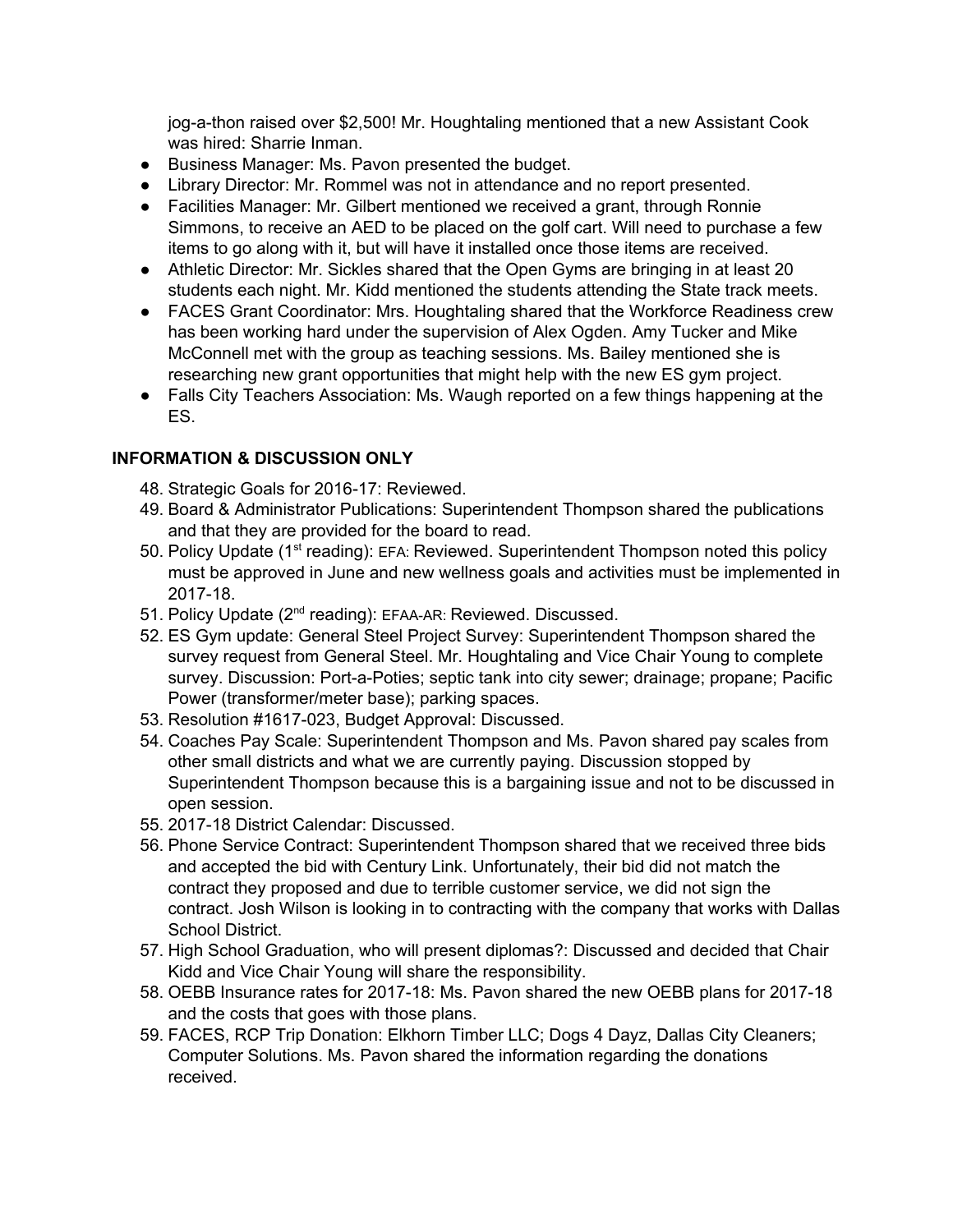### **ACTION ITEMS**

#### **35. Consent Agenda**

Motion made by Director Sickles, seconded by Director Castle. All ayes. Approved as presented.

### **1. Policy Update: EFAA-AR**

Motion made by Director Sickles, seconded by Chair Kidd. All ayes. Approved as presented.

#### **2. Resolution #1617-023, Budget Approval**

Motion made by Director Castle, seconded by Director Sickles. All ayes. Approved as presented.

#### **3. 2017-18 District Calendar**

Motion made by Director Sickles, seconded by Director Castle. Chair Kidd: aye. Vice Chair Young: no. Director Castle: aye. Director Sickles: aye. Director Major: aye. Approved as presented.

# **4. Phone Service Contract**

No action needed.

#### **5. FACES RCP Trip Donation**

Motion made by Director Sickles, seconded by Director Castle. All ayes. Approved as presented.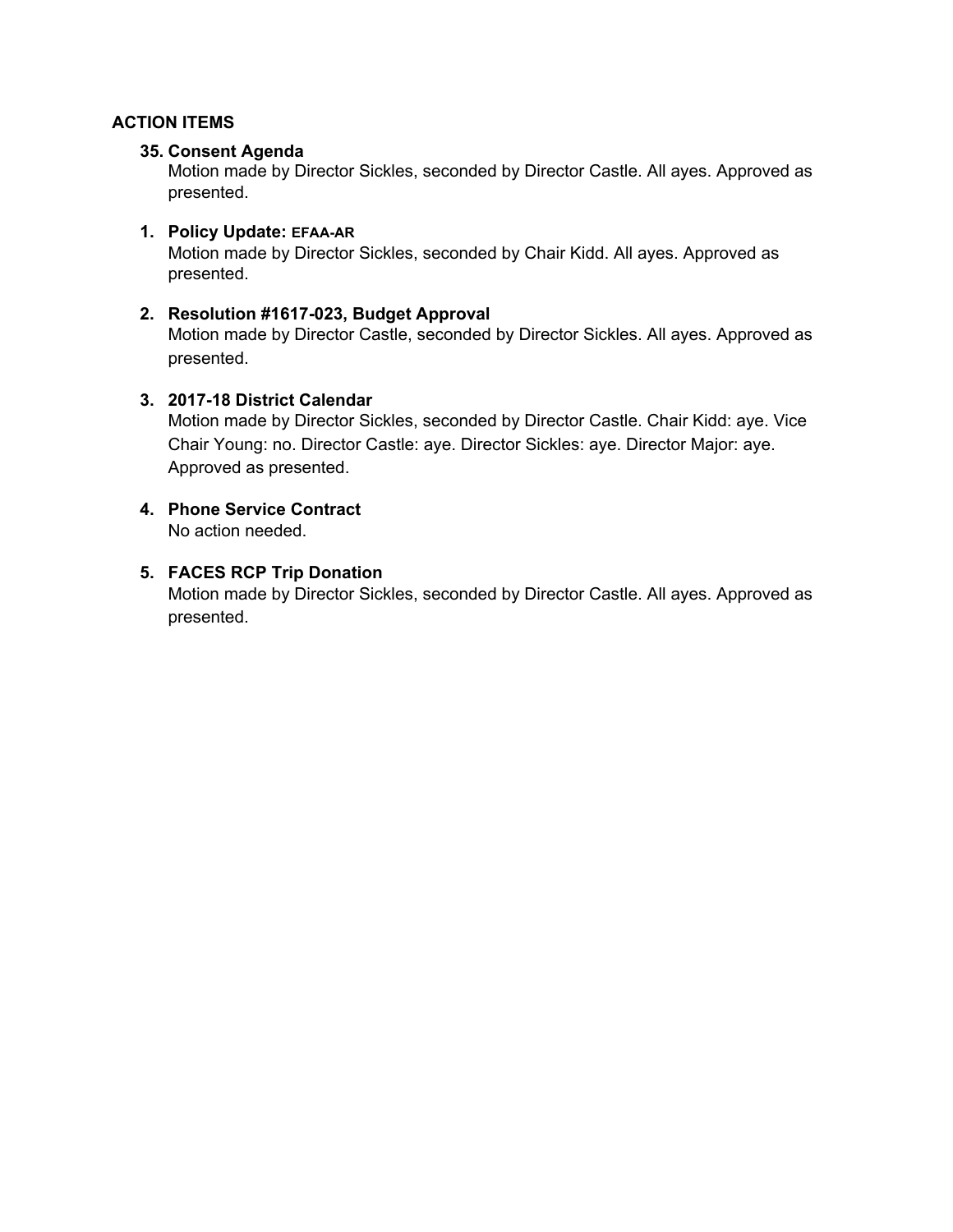#### **6. ES Gym Color Scheme**

Motion made by Director Castle, seconded by Director Sickles. All ayes. Approved as discussed: gym will be purple walls with black trim on corners and white roof.

#### **7. Good of the Order**

Mayor Terry Ungricht's son passed away: Ms. Pavon will send flowers from the board and staff.

Director Sickles apologized for missing the Budget meeting.

Mr. Kidd: Getting guest speakers for cancer class; received an email from an Oregon Corrections Officer; Blood Drive very popular with more than 40 donors scheduled; Leadership class had a great time at the Family Fun Center in Wilsonville

Ms. Bailey received a message from a community member stating the students who are fundraising are very polite and good kids.

Vice Chair Young asked if there was a yearbook? And if they will be selling ads. Mr. Kidd will remind Ms. Kenagy about this. Also wanted to share he has seen a positive growth in Miss Steinhauer this year. Would also like to see Mrs. Smith stay on next year as she is doing a great job with the students.

#### **ANNOUNCEMENTS**

**Budget Hearing – Tuesday, June 13, 2017, 6:00 PM Next Regular Board Meeting – Tuesday, June 13, 2017, 6:30 PM**

Chair Signature Date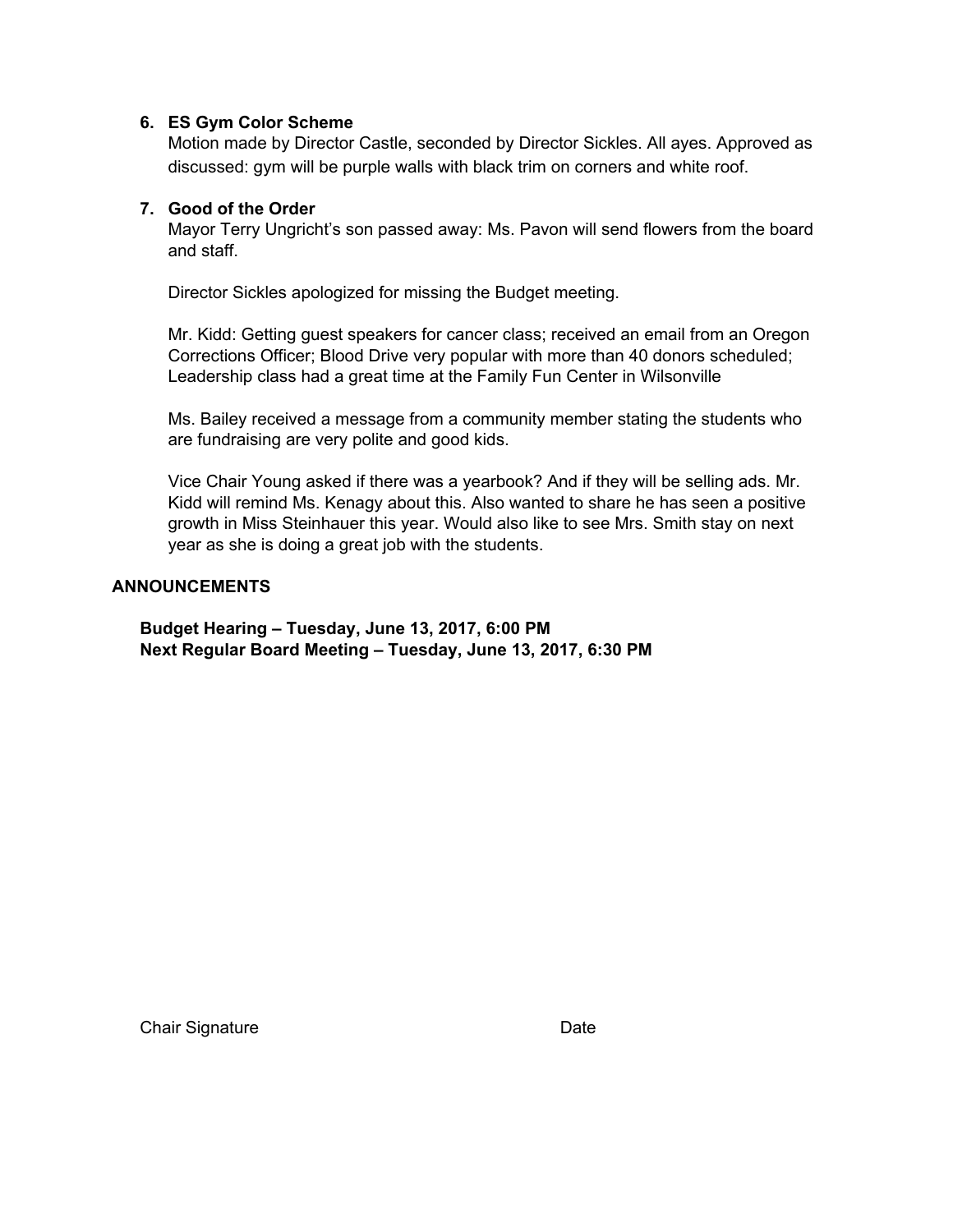# **FALLS CITY SCHOOL DISTRICT #57 REGULAR BOARD MEETING MINUTES**

# JUNE 13, 2017 6:00 PM

#### **Jack Thompson, Superintendent 503-787-3521**

**The Falls City School Board will meet Tuesday, June 13, 2017 at 6:00 pm at the Falls City High School. The public is welcome to attend the open portion of any meeting as posted.**

#### **BUDGET HEARING - OPEN TO THE PUBLIC**

**Chair Kidd opened at 6:09 pm**

#### **Board Members in attendance:**

Jami Kidd, Chair **Bob Young, Vice Chair** Bob Young, Vice Chair Larry Sickles, Director

#### **Staff Members in attendance:**

Jack Thompson, Superintendent Art Houghtaling, ES Principal Debbie Pavon, Business Manager Dennis Sickles, Athletic Director Micke Kidd, Teacher **Amy Houghtaling, FACES Coordinator** 

Kristy Major, Director **Shane Castle, Director** Shane Castle, Director

**Audience Members in attendance:**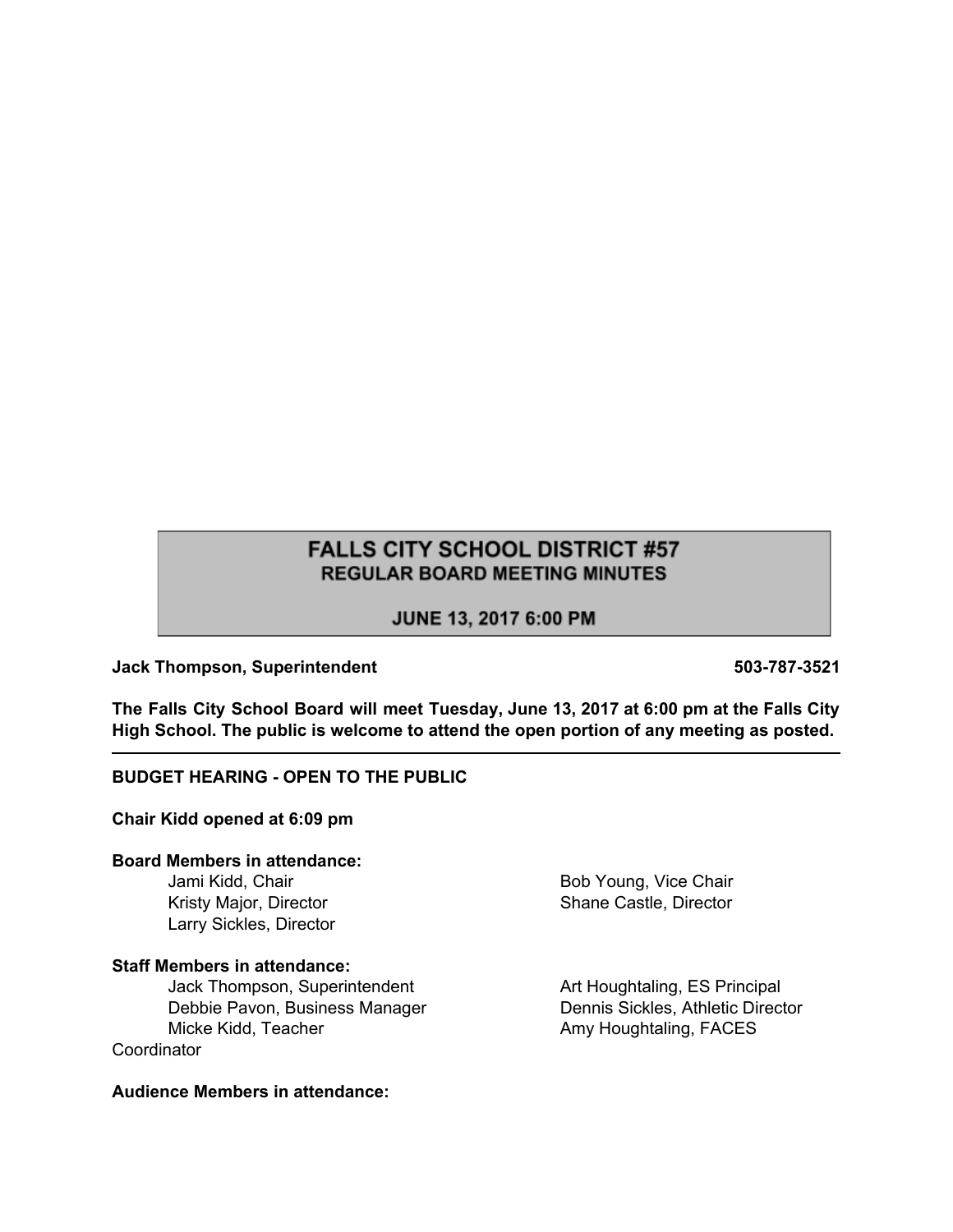No public comments

Motion made by Director Sickles to close Budget Hearing, seconded by Director Major. All Ayes.

Chair Kidd closed Budget Hearing at 6:10 pm

# **REGULAR BOARD MEETING - OPEN TO THE PUBLIC**

#### **Chair Kidd opened at 6:30 PM**

#### **Board, Staff, Audience Members in attendance:** *same as above*

**FAIRWELL TO SHANE CASTLE & JACK THOMPSON:** Shane said "It's been fun and interesting." Jack said "Thank you (to the board) for the opportunity and I believe I'm leaving you in good hands." Larry said to Shane and Jack "Than you for services, you're leaving with the district in a better place."

# **REPORTS**

- Superintendent / HS Principal: Superintendent Thompson mentioned graduation went well. KUDOS to John and the crew for set up and take down. The HS student led blood drive was a huge success. Superintendent Thompson also share information regarding PERS (Senate Bills 1067 & 1068). Also mentioned was the enrollment numbers – up 50 students in the past four years.
- ES Principal: Mr. Houghtaling said there was a plumbing issue so needed to send students home early, but with very little notice, Miranda was able to quickly feed all students as they left the building. The plumbing problem was paper towels in the sewer line which got resolved quickly by the City and Forbes Plumbing.
- Business Manager: Ms. Pavon shared the monthly budget report. Natascha is a huge help with accounts payable but also taking on more tasks and attending trainings. Ms. Pavon, Superintendent Thompson and Mr. Houghtaling met with Rhonda and Jennifer from LBL ESD to look over the contract and duties of each. I feel good about the meeting and the assistance we will receive this coming year. Don has finally retired (for the third time).
- Library Director: Report given, Mr. Rommel not in attendance. Superintendent Thompson shared that he met with the City Council in an open session. The plan is for the City to go out for an Operating Levy in November. If it passes, the Wagner Library would continue to be open for about five years. If the levy does not pass, the library would look at closing at in June, 2018. If it closed in 2018, there would be approximately \$30,000 left in the Wager Fund to have if the library reopens for start-up funds.
- Facilities Manager: Mr. Gilbert highlighted graduation, for HS seniors,  $8<sup>th</sup>$  graders and Kinders. All went well with the set up and take down with the crew. We even asked for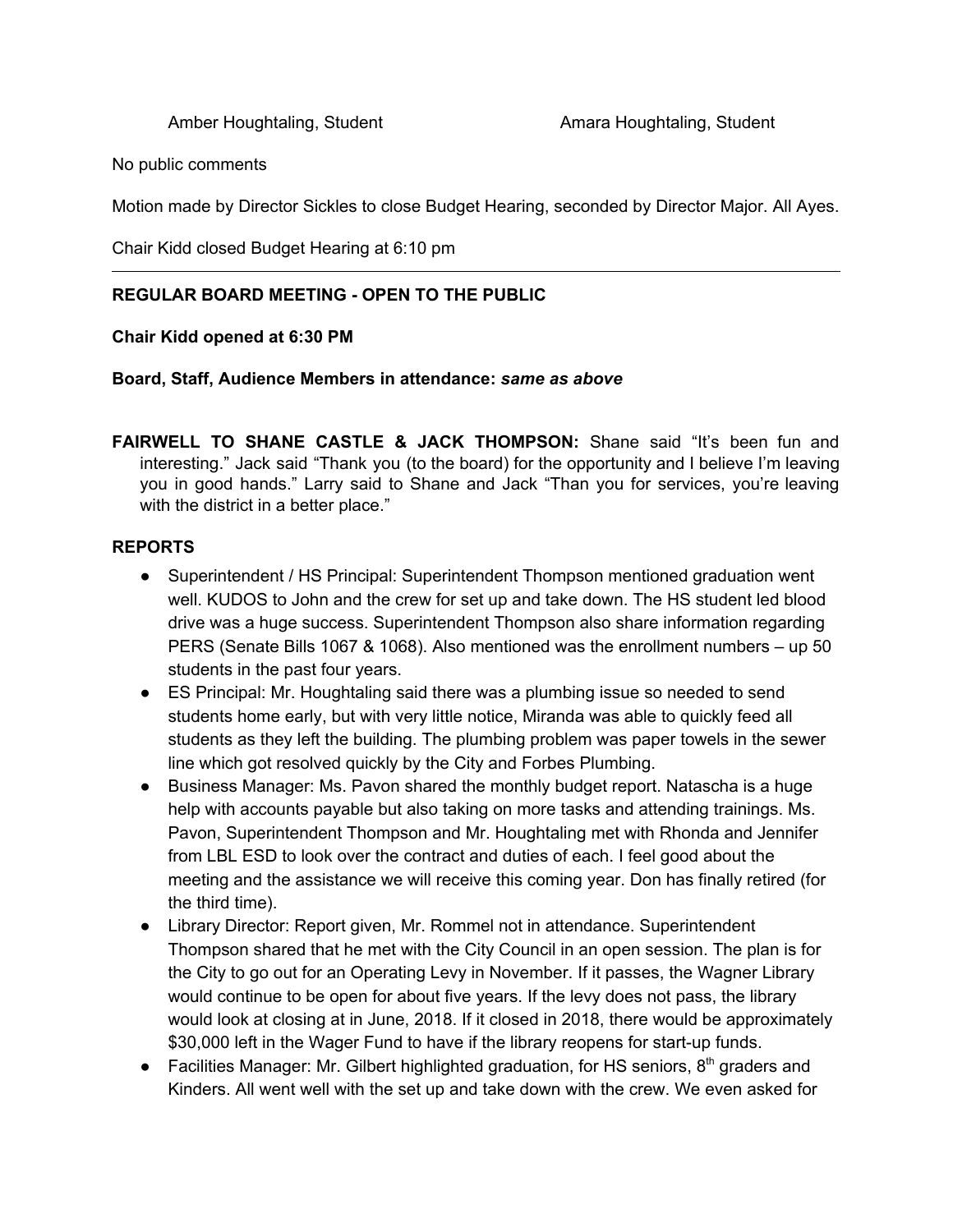community help at the HS graduation to stack chairs…had lots of help. Mr. Gilbert mentioned a couple of summer projects which included putting concrete over the dirt strip just outside the ES cafeteria. We have several student worker's this summer and with the help of FACES, we are able to hire all of them.

- Athletic Director: Mr. Sickles had a small report, but mentioned there will be no Spring Football Game, but will be Middle School Football in June. The summer basketball games have been scheduled. The completion of the Crow's Nest is right around the corner. The AED has been mounted on the golf cart. Mr. Sickles also noted that the gym cleaning is the week of August  $7 - 14$  so no access. Volleyball practice will start August 14. Chair Kidd brought up the need to fix/repair the VB net.
- FACES Grant Coordinator: Mrs. Houghtaling: "We survived!" the roller coaster physics field trip to California. It was "magical."
- Falls City Teachers Association: A brief note about the happenings at the ES. Mr. Houghtaling added that all the  $7<sup>th</sup>$  grade students participated in a writing assignment and they were feeling really good about it.

# **INFORMATION & DISCUSSION ONLY**

- 60. Strategic Goals for 2016-17: Will be setting up work sessions in July and/or August to look at goals for 2017-18.
- 61. Policy Review: *KG-AR(2), Facility Use:* Reviewed
- 62. Policy Update (2<sup>nd</sup> reading): *EFA:* Reviewed
- 63. Policy Update (1<sup>st</sup> reading): *CBG; EFA-AR; GBH/JECAC; GBMA; GCBDA/GDBDA; GCBDA/GDBDA-AR(1); GCBDA/GDBDA-AR(2); GCBDA/GDBDA-AR(3)(A); GCBDA/GDBDA-AR(3)(B); GCBDA/GDBDA-AR(3)(C); GCBDA/GDBDA-AR(3)(D); GCBDA/GDBDA-AR(4); GCBDA/GDBDA-AR(5); GCBDA/GDBDA-AR(6); GCBDA/GDBDA-AR(7):* Reviewed
- 64. ES Gym update: Superintendent Thompson shared the questions that were presented, the information needed from the City and a draft diagram for the gym. General Steel will be sending a proper bid before July's Board Meeting.
- 65. Resolution 1617-024, Crow's Nest: Discussion
- 66. Resolution 1617-025, VB Spiking Machine: Discussion
- 67. FACES, RCP Trip Donation: The Breadboard, Robert Young Construction: Ms. Pavon shared information on donations.
- 68. Mid-Columbia Bus Student Scholarship: Ms. Pavon shared information on the scholarship.
- 69. Memo from LBL ESD: Ms. Pavon shared information regarding a payroll issue that was overlooked by LBL ESD and the correction has been made.
- 70. Interim Superintendent Contract: Chair Kidd tabled this until next month's meeting
- 71. Current Superintendent Contract: Superintendent Thompson requested an Executive Session.

#### **Chair Kidd recessed regular session at 7:26 pm**

#### **EXECUTIVE SESSION – CLOSED TO THE PUBLIC**

(ORS 192.660(2)(d): "*To conduct deliberations with persons designated to carry on labor negotiations."*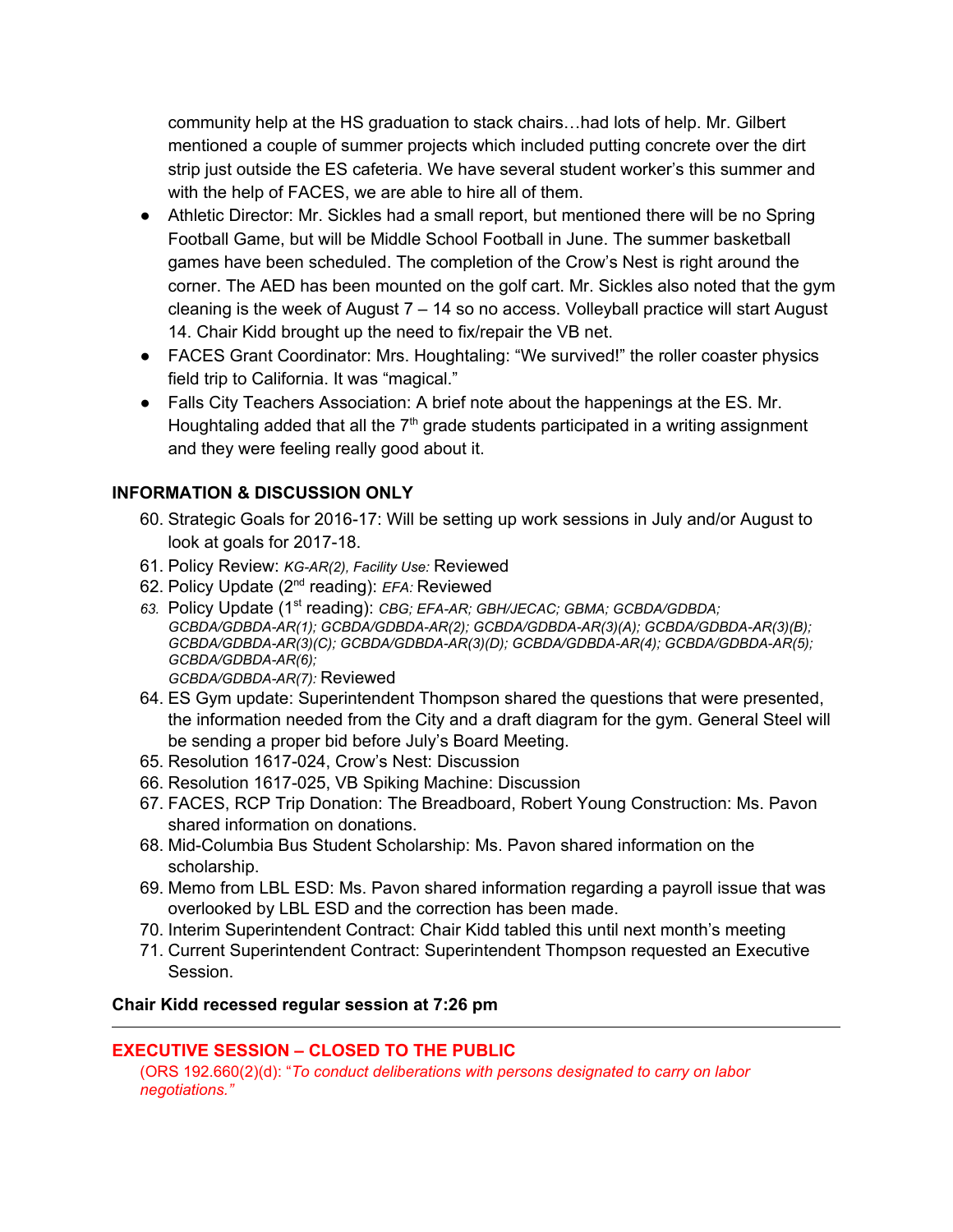#### **Chair Kidd opened at 7:27 pm**

**Discussion** 

**Chair Kidd closed at 7:33 pm**

#### **REGULAR BOARD MEETING - OPEN TO THE PUBLIC**

**Chair Kidd reopened at 7:34 pm**

#### **ACTION ITEMS**

#### **36. Consent Agenda**

Motion made by Director Sickles, seconded by Director Castle. All ayes. Approved as presented

#### **37. Policy Update KG-AR(2)**

Motion made by Director Sickles, seconded by Director Major. All ayes. Approved as discussed.

#### **38. Policy Update: EFA**

Motion made by Chair Kidd, seconded by Director Castle. All ayes. Approved as discussed.

#### **39. Resolution 1617-024: Crow's Nest**

Motion made by Director Sickles, seconded by Director Castle. All ayes. Approved as presented.

#### **40. Resolution 1617-026: VB Spiking Machine**

Motion made by Director Castle, seconded by Director Sickles. All ayes. Approved as discussed.

#### **41. Resolution 1617-026: Adopt 2017-18 Budget**

Motion made by Director Sickles, seconded by Chair Kidd. All ayes. Approved as presented.

#### **42. FACES RCP Trip Donations**

Motion made by Director Sickles, seconded by Chair Kidd. All ayes. Approved as discussed.

#### **43. Resignation Notices: J. Wood, K. Waugh**

Motion made by Director Sickles, seconded by Director Castle. All ayes. With great sorrow & appreciation, approved as discussed.

### **44. Memo from LBL ESD**

Motion made by Director Castle, seconded by Director Sickles. All ayes. Approved as discussed.